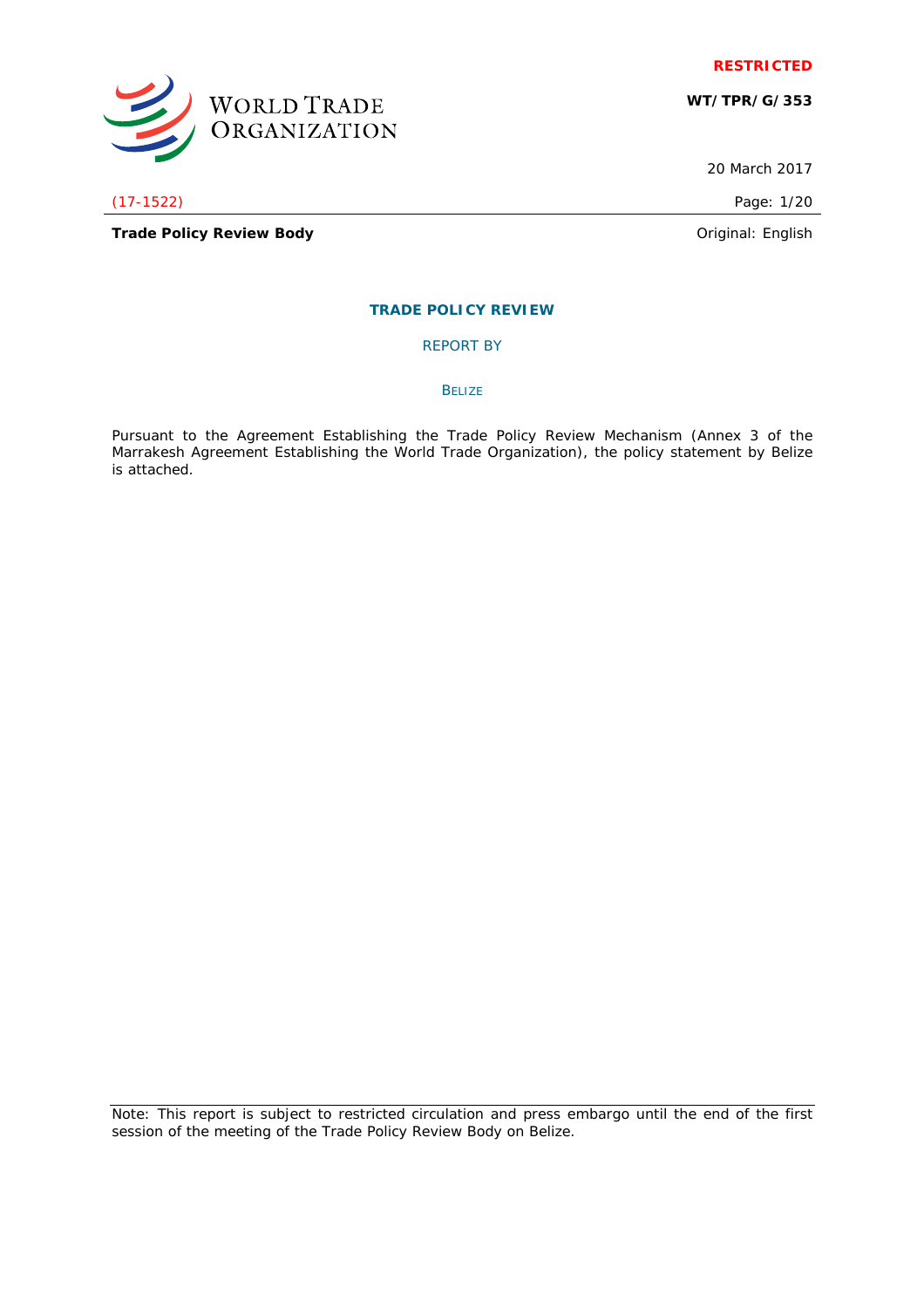# $-2$  -

# **Contents**

| 1   |                                                                                                                                                              |  |
|-----|--------------------------------------------------------------------------------------------------------------------------------------------------------------|--|
| 2   |                                                                                                                                                              |  |
| 2.1 |                                                                                                                                                              |  |
| 2.2 |                                                                                                                                                              |  |
| 2.3 |                                                                                                                                                              |  |
| 2.4 |                                                                                                                                                              |  |
| 2.5 |                                                                                                                                                              |  |
| 3   |                                                                                                                                                              |  |
| 3.1 |                                                                                                                                                              |  |
| 3.2 |                                                                                                                                                              |  |
| 3.3 |                                                                                                                                                              |  |
| 3.4 |                                                                                                                                                              |  |
|     | SANITARY AND PHYTOSANITARY MEASURES AND TECHNICAL BARRIERS TO                                                                                                |  |
| 4.1 |                                                                                                                                                              |  |
| 4.2 |                                                                                                                                                              |  |
| 5.  |                                                                                                                                                              |  |
| 5.1 |                                                                                                                                                              |  |
| 5.2 |                                                                                                                                                              |  |
| 6   |                                                                                                                                                              |  |
| 6.1 | Multilateral Dimension: Belize's Approach to general compliance with WTO                                                                                     |  |
| 6.2 | The Regional Dimension: The Revised Treaty of Chaguaramas including the CSME,<br>and Related Decisions of the COTED and Conference of Heads of Government 16 |  |
| 6.3 | The National Dimension of Trade Policy: Belize's Trade Policy Framework 16                                                                                   |  |
| 6.4 |                                                                                                                                                              |  |
| 7   |                                                                                                                                                              |  |
| 7.1 |                                                                                                                                                              |  |
| 7.2 | U.S.-Belize Trade Relations under the Caribbean Basin Initiative 17                                                                                          |  |
| 7.3 | Regional Integration and implementation of the CARICOM Single Market and                                                                                     |  |
| 7.4 |                                                                                                                                                              |  |
| 7.5 |                                                                                                                                                              |  |
| 7.6 |                                                                                                                                                              |  |
| 8   |                                                                                                                                                              |  |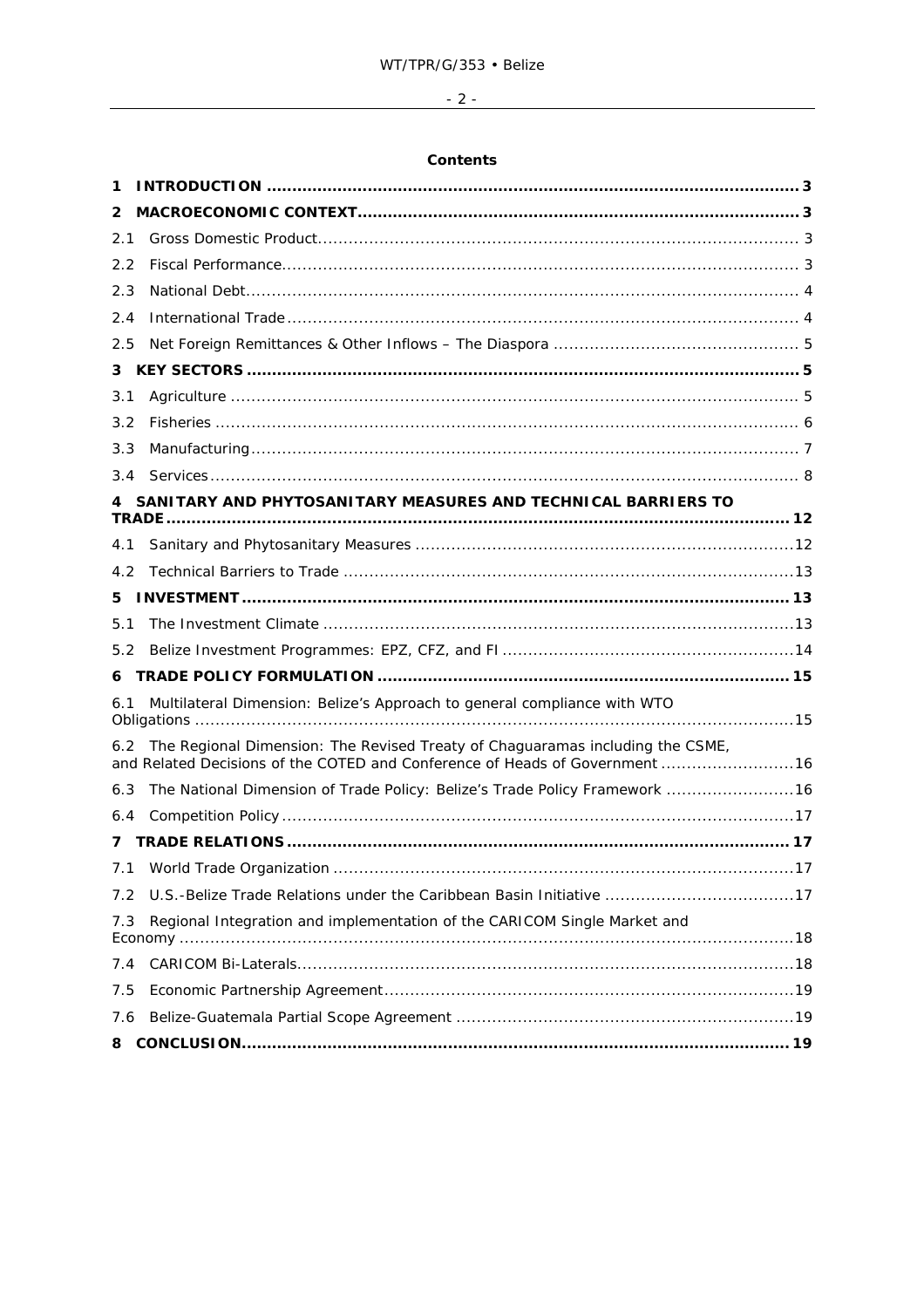#### **1 INTRODUCTION**

1.1. Belize's economy remains rooted in the performance of the services sector and the resilience of the agro-productive sector, which contribute significantly to the country's foreign exchange earnings. The focus remains on developing a strategic approach to trade policy and attainment of the Global Sustainable Development Goals, which have resulted in a National Trade Policy Framework (NTPF) and a Growth and Sustainable Development Strategy (GSDS). The Cabinet of Belize has also recently endorsed in principle the development of the National Investment Policy and Strategy (NIPS).

1.2. Belize is faced with serious challenges and constraints emanating from: the need to become climate resilient in the marine and agro-productive sectors; correspondent bank de-risking impacting the Latin America and Caribbean (LAC) region stemming from tightening of controls in the international financial regulatory environment to promote Anti-Money Laundering and Counter-Terrorist Financing (AML/CTF). In addition to pre-existing supply capacity constraints faced by small economies, these new challenges have negatively impacted trade growth and financing. Despite these constraints, Belize continues to take advantage of unique opportunities with respect to its economic sustainability. Significant investments have been made in the diversification of exports in the primary, secondary, and tertiary economic sectors. Over the last five years, the tourism sector in particular has seen consistently strong growth in the cruise and overnight tourism subsectors. There was also significant expansion in the agro-productive and light manufacturing sectors particularly in sugar, grains, cornmeal, sauces, spices, poultry, live cattle, and dairy products.

1.3. This document highlights the National Trade Policy Framework approved in 2015, which provides a set of policy commitments for both the Government and the private sector and which will lead to the development of Belize's first comprehensive National Trade Policy. It will look at the macroeconomic context, such as the expansion in the GDP, fiscal performance, national debt, international trade and remittances. It addresses the state of play and the corresponding advancements in the key productive sectors of the economy as well as the development of new sectors. It looks at Belize's commitments under the WTO agreements such as the Agreement on Sanitary and Phytosanitary (SPS) Measures, and the Agreement on Technical Barriers to Trade (TBT). It concludes with an overview of the investment climate and policy developments to mainstream trade.

# **2 MACROECONOMIC CONTEXT**

# **2.1 Gross Domestic Product**

2.1. Belize's real gross domestic product (GDP) expanded by 16.8% between 2010 and 2015, reflecting modest average annual growth of 2.6% over the six-year period. Economic expansion was driven primarily by the continued expansion in service industries, buoyed particularly by sustained growth in merchandising, tourism and government services, while financial services weakened. Contributions from the primary sector varied with the inconsistent production of agricultural crops and farmed shrimp. Output in the secondary sector contracted due to the steady decline in oil extraction. Despite the oil sector decline, the construction industry experienced growth. Although there was a slump in food manufacturing and an uneven supply of electricity, GDP per capita increased by 8.7% to US\$4,704 in 2015.

#### **2.2 Fiscal Performance**

2.2. After undergoing some measure of fiscal consolidation during 2010-2012, Central Government expanded its fiscal operations from 2013 to 2015 notwithstanding a heavy debt overhang. Fiscal operations produced, on average, a primary surplus of 2.2% of GDP and an overall deficit of 1.1% of GDP during 2010 to 2012. Central Government's revenue rose at an annual average rate of 6.0%, driven by increases in receipts from the oil industry and several revenue enhancing measures, such as increased rates for the gross sales tax and business tax from 10.0% to 12.5% and from 1.5% to 6.0%, respectively in April 2010. In March 2013, the Government restructured US\$547.5 million in debt with external creditors, but the external public sector debt still expanded that year to 78.5% of GDP, fueled by borrowings under the Venezuela PetroCaribe Agreement (VPCA) initiative. Inflows from the VPCA, coupled with increased borrowing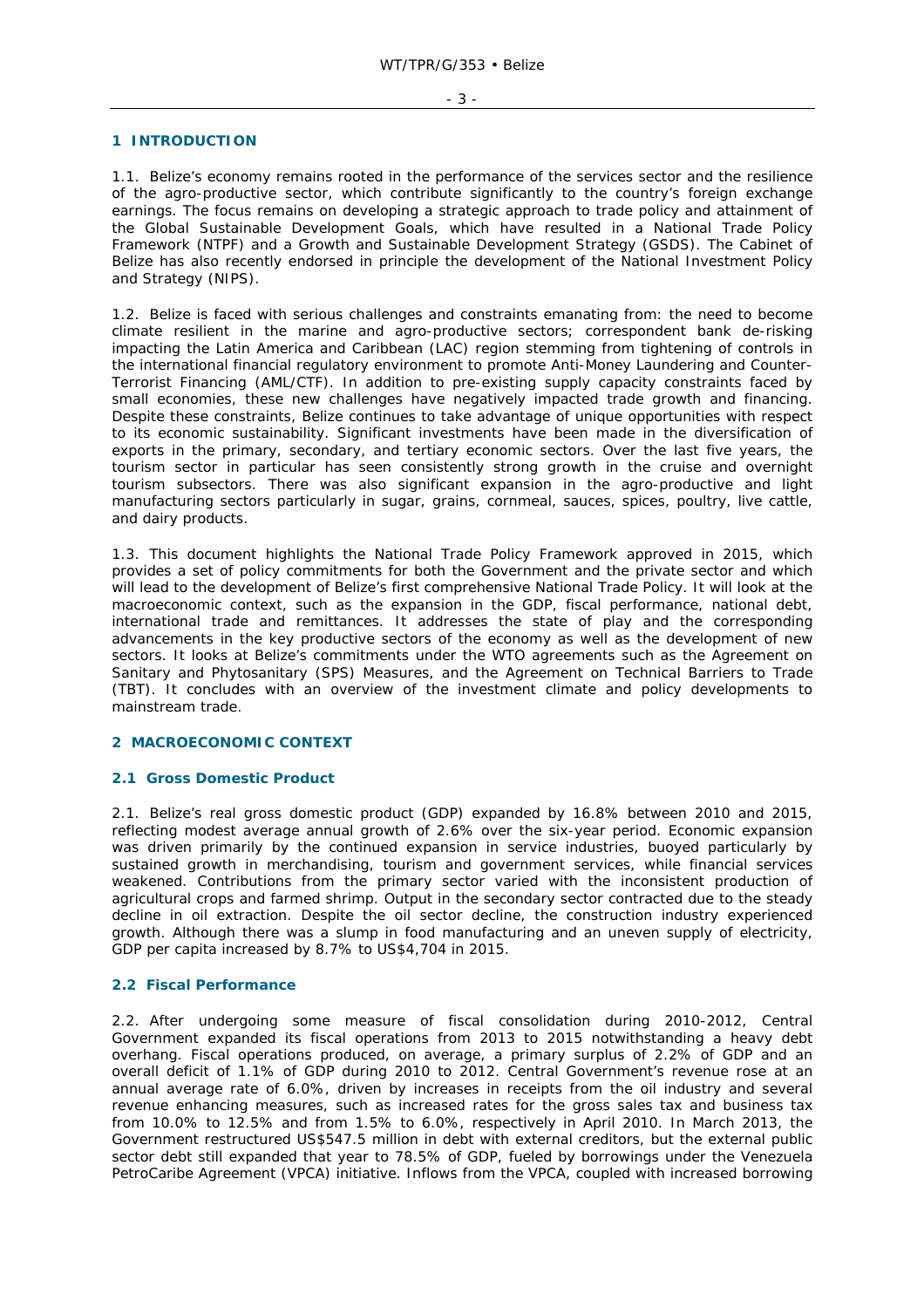$-4$  -

from domestic sources, financed the growth in Government spending that ensued. Central Government's overall deficits rose from 2.9% of GDP in 2014 to 7.9% in 2015, as expenditure outpaced increases in revenue by an average of almost ten percentage points. This surge in spending was due to the hike in emoluments to public officers, heightened capital spending amidst several local and general elections, and compensation payments for nationalization of two utility companies.

# **2.3 National Debt**

2.3. From 2010 to 2015, the total public sector debt stock rose from US\$1.2 billion to US\$1.4 billion, but fell as a share of GDP from 88.0% at the end 2009 to 82.7% at the end of 2015. The share of foreign loans in the total outstanding debt stock decreased from 86.4% to 82.6%, while the domestic debt share increased from 15.7% to 21.0%. This trend pointed to the heightened dependence on financing from domestic sources, principally through the issuance of debt securities, to fund budgetary shortfalls, given Central Government's limited access to international financial markets. Venezuela became Central Government's second largest creditor with disbursements of \$338.8 million over the six-year period.

2.4. The external debt service ratio fell from 9.4% at the end of 2010 to 5.9% at the end of 2013 due to the second restructuring of the bond during that year. Thereafter, the ratio climbed steadily, reaching 11.7% at the end of 2015 on account of Government's one-off settlement of the British Caribbean Bank loan to the Belize Telemedia Ltd. (BTL), which had been the subject of an extended dispute. As at 31st December 2015, the maturity structure of the external public sector debt showed that US\$1.3 million is expected to mature in less than one year, while 10.3% will be fully amortized in the next one to ten years, leaving 89.6% (or US\$1.1 billion) with maturity greater than ten years. At the end of 2015, Central Government accounted for 96.6% of the outstanding external public sector debt.

# **2.4 International Trade**

2.5. The trade imbalance worsened significantly over the review period, as the trade deficit widened from US\$174.8 million in 2010 to US\$423.4 million in 2015. This outcome resulted as the annual growth in imports outpaced that of exports for most of the review period. Merchandise exports, which include sales from the Commercial Free Zone (CFZ), peaked at US\$621.6 million in 2012 then contracted for three consecutive years to US\$537.9 million in 2015. While from 2010 to 2012 exports grew largely due to increased CFZ sales and petroleum exports, thereafter, exports contracted largely due to reductions in the same. On the other hand, imports grew at an average annual pace of 7.6%, rising from US\$653.0 million in 2010 to US\$961.3 million in 2015

2.6. Net earnings from trade in services were more buoyant, as it expanded at an average annual pace of 7.9% over the review period. Net receipts amounted to US\$277.4 million in 2015, reflecting a 3.0% drop from the high of US\$285.6 million attained in 2014. The marginal contraction was attributed to an increase in spending on international freight, owing to the rise in imports, and lower revenue from tourism. From 2010 to 2015, inflows from services averaged US\$419.7 million with earnings from tourism and other miscellaneous services accounting for approximately 75.0% and 20.0%, respectively, of total service receipts. Receipts for other miscellaneous services mainly included inflows from foreign embassies, military agencies and a wide range of other professional services. Payments for international services averaged US\$189.7 million over the six-year period. On average, 55.8% of the total expenditure on services was associated with payments for international transportation services and travel abroad. Additional outlays included payments for telecommunication, miscellaneous business services and Belizean embassies and military units stationed abroad.

2.7. The United States remained Belize's second largest export market, even though the share of trade narrowed significantly from 31.5% in 2010 to 20.5% in 2015. In contrast, the share of imports from the United States grew from 27.4% in 2010 to 33.7% in 2015, driven largely by increased purchases of manufactured goods, machinery and transport equipment. Mexico maintained its position as Belize's largest export market, as its share expanded from 34.0% in 2010 to 47.8% in 2015 with increased sales of food and live animal products and re-exports from the CFZ to that country. However, the share of imports from Mexico decreased from 28.3% in 2010 to 10.6% at the end of the period, while the share of goods purchased from other markets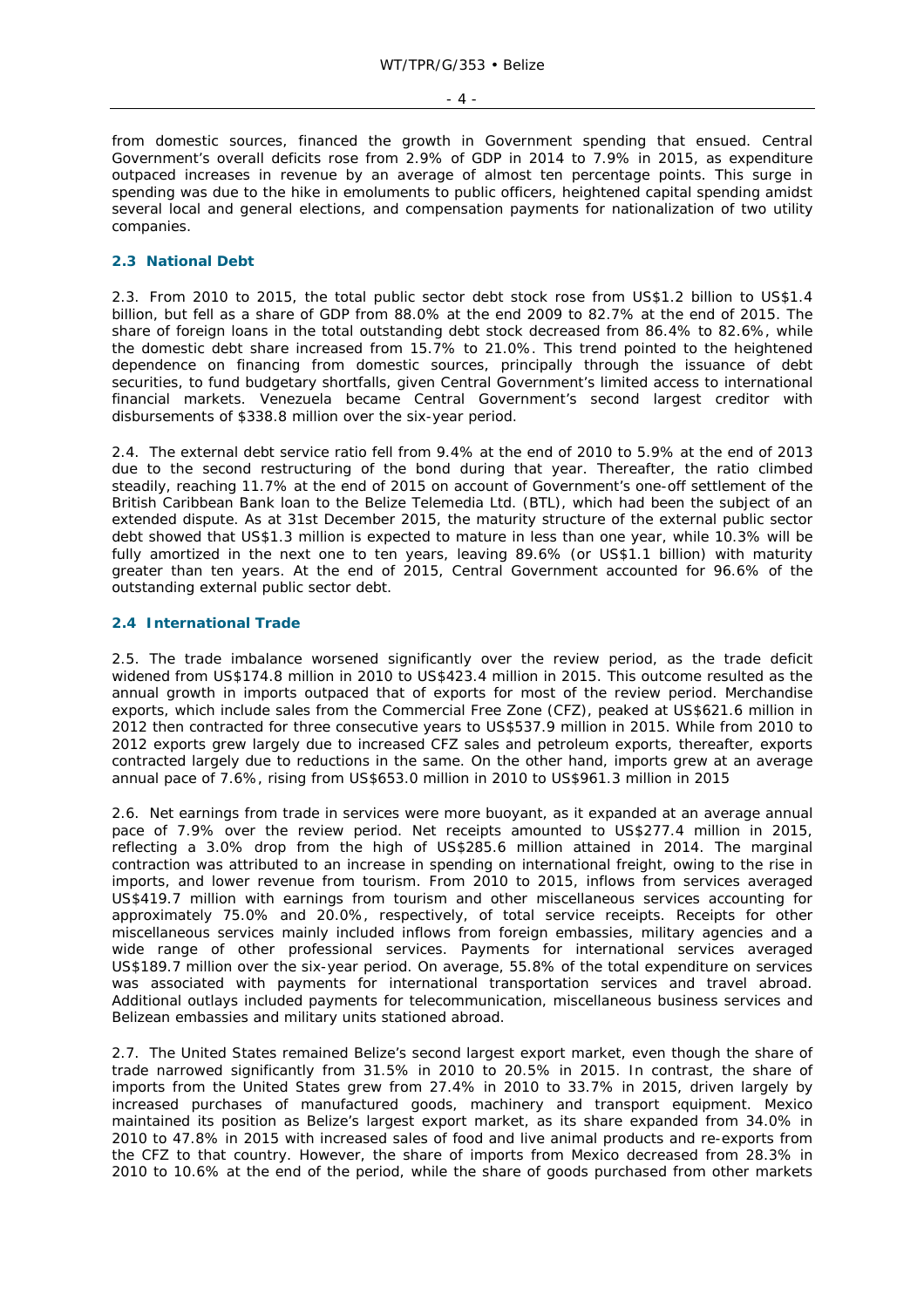- 5 -

such as Central America and China rose. While the share of exports to Central America fell from 5.5% in 2010 to less than one percentage point over the rest of the review period as petroleum sales to that market waned, the share of imports inched up and averaged 14.7%, mostly due to increased purchases of goods from Panama. The share of exports to China remained miniscule, however the share of imports from that country rose from 1.1% in 2010 to 10.8% in 2015 with increased purchases by commercial free zone businesses. Trade with the member states of the Caribbean Community (CARICOM) picked up too, as the export and import shares with CARICOM rose to an average of 5.8% and 2.7%, respectively, between 2010 and 2015.

# **2.5 Net Foreign Remittances & Other Inflows – The Diaspora**

2.8. Against the backdrop of tepid growth in developing countries, remittance inflows grew at a modest annual average growth rate of 1.7% from 2010 to 2015 and reached US\$82.4 million in 2015. Remittance inflows as a share of GDP fell from 5.4% in 2010 to 4.4% in 2013, but has inched up since then to 4.8% in 2015, largely on account of the economic recovery in the United States. The United States remained the main source country for remittance flows to Belize and accounted for more than half of total inflows. Remittance outflows grew at a faster pace, however, with the United States being the major country of destination, followed by China and Central America, particularly Honduras, Guatemala and El Salvador.

# **3 KEY SECTORS**

### **3.1 Agriculture**

3.1. The Agriculture and Food Sector continues to be one of the main pillars of the Belizean economy. It contributes significantly to Gross Domestic Product (GDP) (13.06%), employment  $(17.9%)<sup>1</sup>$ , income generation, and food and nutrition security. In addition agriculture contributes to the macroeconomic growth of the country and its development as a major earner/saver of foreign exchange.<sup>2</sup> Moreover, it is a key contributor to solutions of the major national challenges which includes low economic growth, high debt to GDP ratio, and the high level of unemployment.<sup>3</sup>

3.2. Belize's primary agricultural outputs include citrus, banana, sugar, fruits, legumes, grains, vegetables, livestock and marine products. In 2015, the sector contributed US\$321.5 million to the economy of Belize. Overall the economic output of the agricultural sector is growing steadily. During 2000 to 2005 the contribution of agricultural outputs increased by 22%. For the following five years, from 2006 to 2010, outputs increased slightly by 7%, however from 2011 to 2015 output grew by 22%. Even though the agricultural sector is steadily growing it is constantly being threatened by disease and natural disasters. For the year 2016 for example, Hurricane Earl damages resulted in a total loss of approximately US\$38.35 million for the agricultural sector.

3.3. Sugar output for the period 2011 to 2015 increased by 32%. Production for the period of 2011 to 2013 increased by 21% and export income values increased by more than 100%. From 2014 to 2015 production decreased by 11% however world prices for the commodity were high and as a consequence income earned by the industry increased by 10%. On the upside, total sugarcane production will increase, as the Santander Sugar Mill commences operations in western Belize. As of May 2016, 165,146 long tons of sugar cane (3,600 hectares) were harvested and 6,311 tons of molasses were produced. For the year 2017 Santander intends to plant 5,100 hectares (12,750 acres). The 2017 estimated figures however may change due to the effects of hurricane Earl in August of 2016. The company suffered losses estimated at 50,000 tons in sugar cane production which equate to a total of US\$1 million in export losses. The sugar industry as of 2015 employs approximately 5,402 farmers, most of which are in the northern sugar belt; western Belize welcomed a huge investment in the sugar growing and manufacturing. The investment is expected to boost domestic exports of raw sugar and molasses, and also has potential to increase energy production from sugar waste. There are good prospects for more employment, export earnings and saving of foreign exchange from this source.

3.4. Banana output during the period of 2011 to 2015 increased by 27%. Production from 2008 to 2016 has increased by 20% and export income value by 31%. The Banana Industry for the past

 $\frac{1}{1}$ World Bank, 2011.

<sup>&</sup>lt;sup>2</sup> Statistical Institute of Belize LFS, 2014.

<sup>3</sup> National Agricultural Food Policy, 2015-2030.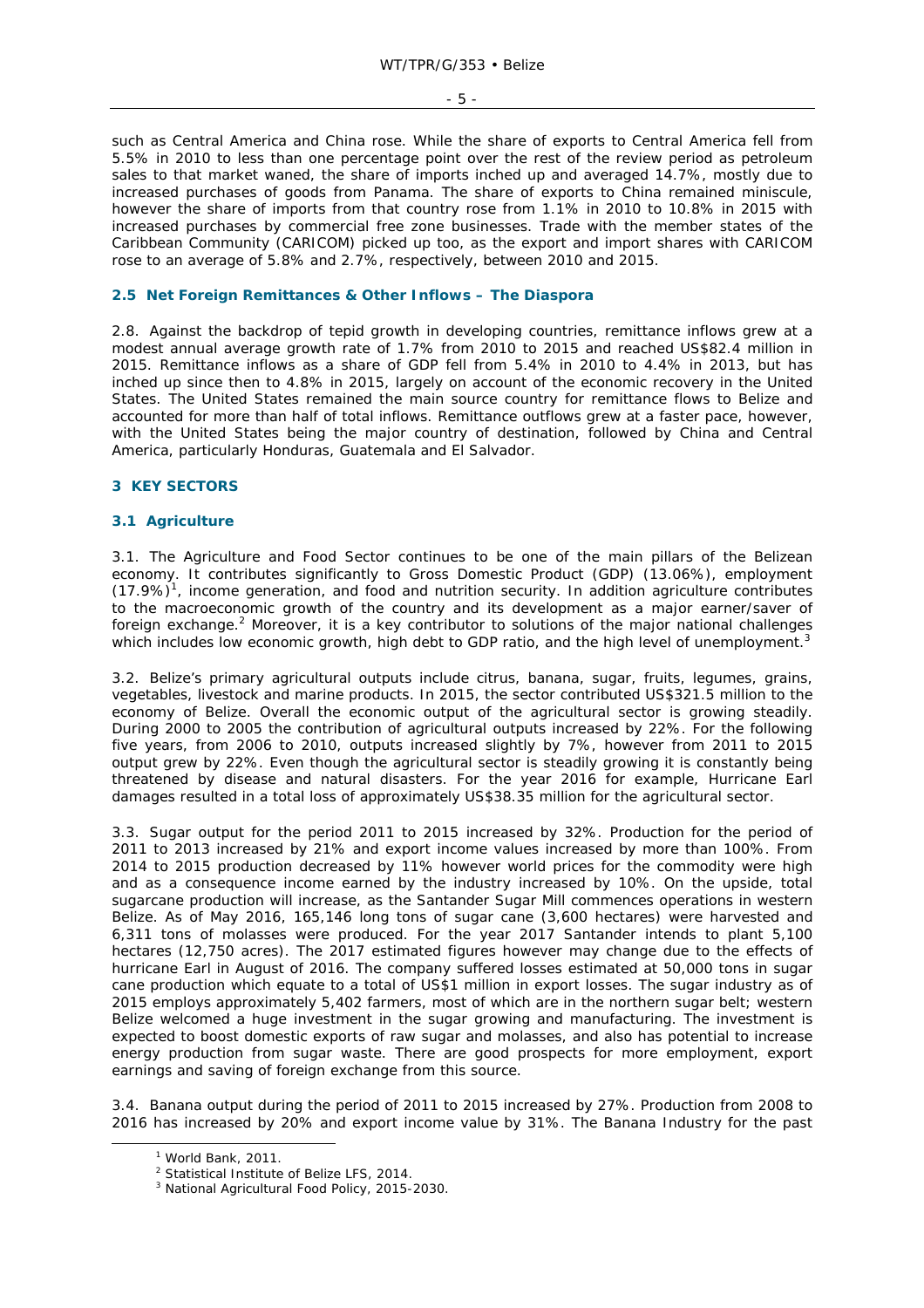three years has been encountering several challenges with the exiting of a major farm from the industry and the prevalence of natural disasters including disease. The company, Meridian, which accounted for 12.9% of production, was closed in October 2016. In addition, during mid-2015 mid 2016, the Banana growers of Belize had to overcome the harsh dry conditions of El Niño, the flood conditions of La Niña, hurricane Earl in August 2016 and the negative impacts of the Black Sigatoka - banana disease. The economic effect of Hurricane Earl impacted negatively on banana's contribution to this year's agriculture GDP. It resulted in a value loss of US\$7.45 million, equivalent to a 17% reduction in the 2012-2015 average of US\$44 million per year. The banana industry as of 2015 employs approximately 2,399 people.

3.5. Citrus output during the period 2011 to 2015 increased 2 %. Exports during the period of 2011 to 2015 decreased by 29%. Citrus exports have been relatively unstable as the Huanglongbing (HLB or Citrus Greening) disease and the aged trees have caused a drastic reduction in fruit production. Even so the industry is responsible for 15% or more of the exported domestic income and by extension responsible for approximately 15% of the country's foreign exchange. The Citrus industry suffered a total loss of US\$5.2 million due to Hurricane Earl primarily from fruit drop. The citrus industry as of 2015 employs approximately 1,609 people. The industry has commenced the necessary task of replanting its orchards, and with the introduction of disease-resistant plants, with technical inputs from the Citrus Research and Education Institute (CREI).

3.6. The papaya industry experienced the lowest levels of production and export income during the year 2016. Export value contribution of papaya for the year 2011 was US\$13 million as compared to the 2016 export value of approximately US\$3 million. This was due to the fact that the largest domestic producer of papaya, reduced acreage under cultivation in the second half of the year. The company decided to cease operations in Belize in 2017

3.7. Other agricultural commodities that experienced a growth in output during the period of 2011 to 2015 were marine products (43%), fruits, grains, legumes, vegetables (7%) and livestock (22%).

# **3.2 Fisheries**

3.8. The Belize fishing industry is still characterized as small-scale but contributes significantly to the socio-economic well-being of the country, employing almost 2,500 fishers and benefitting approximately 15,000 Belizeans in 2015.

3.9. The Caribbean Spiny Lobster and Queen Conch continue to be the main export commodities generating BZ\$32.3 million in export earnings in 2015, which is an increase of 17.9% compared to 2014. Significant increases were observed in Spiny Lobster tail landings (536,863 lbs – an increase of 18.3% compared to 2015) and whole Spiny Lobster landings (306,447 lbs – an increase of 393% compared to 2014).

3.10. Recent results of field research on Queen Conch and Sea Cucumber stocks have helped Belize to develop and implement improved management strategies for these fisheries to ensure sound management and sustainable use. The full implementation of Managed Access Program and implementation of an Adaptive Management Framework (AMF) to all fishing areas in Belize is designed to address the need for assessment and management of data-limited fisheries. The expansion of marine protected areas to 21.7% of the territorial sea, coupled with a planned expansion of replenishment area (no-take zones) from 3.15% to 10% will undoubtedly place Belize in an advantageous position to better manage its fishery resources and contribute to the sustainable growth and development of the sector.

3.11. The national implementation of the Belize Electronic License and Permit System (BELAPS), will help to improve customer satisfaction through an easy and simple online application and granting of licenses and permits which aims to increase effectiveness and improve fisheries export data collection and monitoring.

3.12. Belize continues to identify ways to use its fishery resources in a sustainable manner and fight illegal and unreported fishing activities through continued development and implementation of adequate fisheries legislation. Training of enforcement personnel and continued cooperation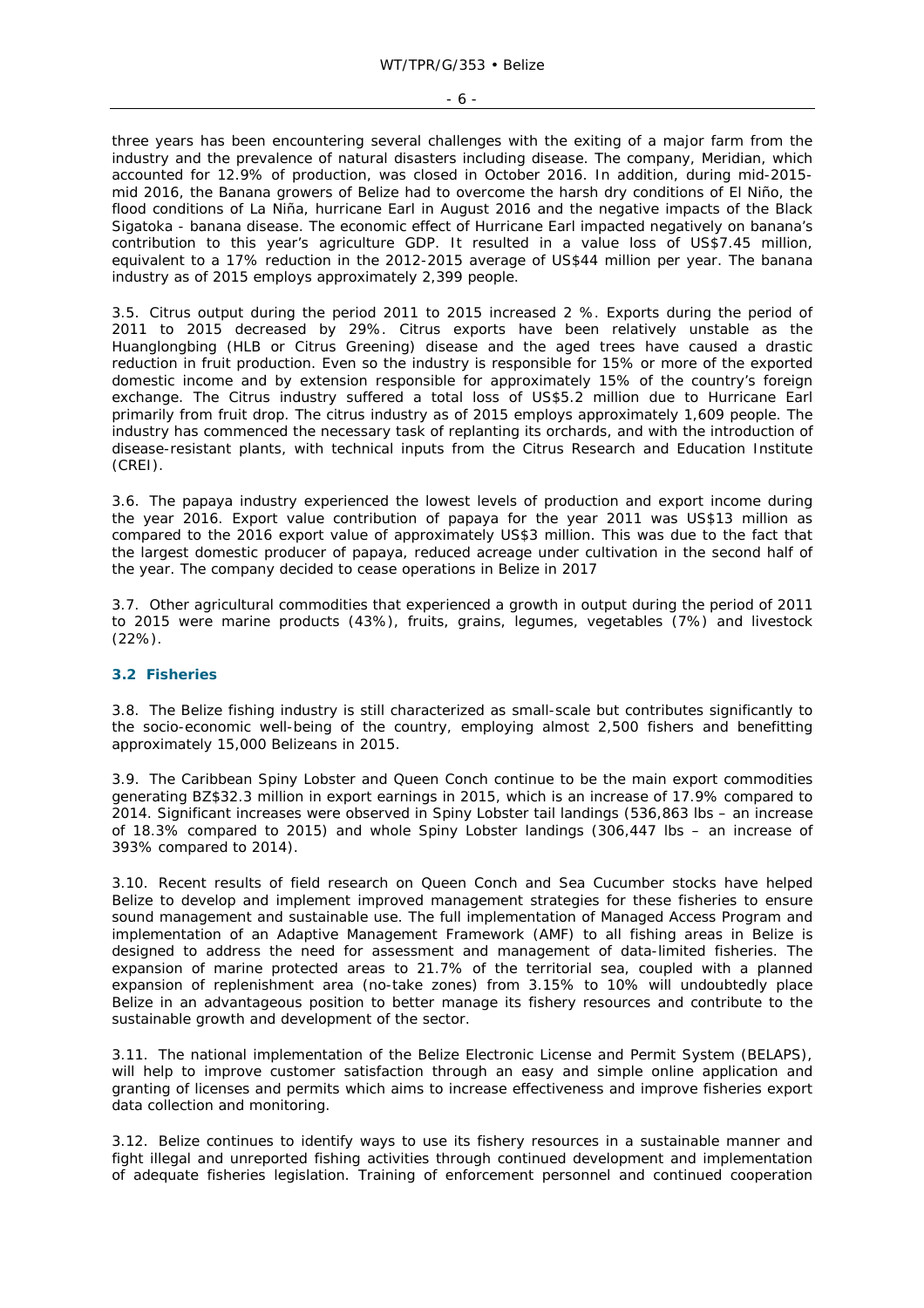with collaborators and partners in co-management and compliance with sub-regional and regional fisheries is ongoing.

3.13. The aquaculture sector in Belize is primarily focused on shrimp farming, with small-scale tilapia production. For 2014, the contribution from shrimp aquaculture was US\$43 million. Overall, the fisheries sector, including capture fisheries and aquaculture, contributed to 4.7% GDP in 2014.

# **3.3 Manufacturing**

#### 3.14. Sugar and Molasses

- a. Although sugarcane deliveries were down by 2.3% for the 2014/2015 crop year, output of sugar rose by 15.6% to 140,051 long tons, a record high that reflected a 15.3% improvement in the cane/sugar ratio. At 8.35, the latter was the lowest yet Production 34 recorded in Belize. The exceptional performance resulted from a 2.8% increase in factory time efficiency, adherence to delivery schedules that minimised the "kill-to-mill" time during which sugars deteriorate in the cut sugarcane, and the extended dry weather, which helped to concentrate the sucrose in the sugarcane and raised the average sugar content from the 11.82% recorded for the previous crop to 13.54%. Due to its inverse relationship with sugar output, molasses production fell by 12.3% to 37,567 long tons.
- b. Reflecting development and expansion of the sugar industry over the review period, it should be noted that cane sugar production was also boosted significantly by production from a new company – Santander – which commenced production of raw sugar and made its first export shipment in 2015. This new production has led to an increase in exports to the EU (Spain) where the raw sugar is to be refined. The production of molasses also increased with operation by the new company. In a related understanding, the new company will now be generating an additional volume of cane waste (bagasse) which it intends to convert to electricity for the national grid.
- 3.15. Citrus Juices, Citrus Oil and Pulp
	- a. Improvements in husbandry and factory efficiency boosted the average citrus juice outturns by 5.1% to 6.4 ps per box of orange and by 6.5% to 4.3 ps per box of grapefruit. Consequently, even with the 1.0% slippage in fruit deliveries, citrus juice production rose by 3.0% to 28.5 million ps with output of grapefruit concentrate surging by 31.9% to 3.1 million ps, while orange concentrate edged up by 0.9% to 25.3 million ps. In contrast, juices produced not-from concentrates which accounted for only 0.5% of juice output, plummeted by 47.8% for the fourth consecutive year of decline. Production of pulp increased by 18.3%, but that of citrus oils was down by 9.5%.
- 3.16. Other Manufactured Products
	- a. The outturn was mixed for the rest of the manufacturing sector, as growth in soft drinks, beer, and fertilizer coincided with declines in flour and crude oil. Factory upgrade and expansion of capacity facilitated increases of 8.9% in soft drinks and 1.3% in beer, while heightened demand by bean and corn farmers, especially during the first half of the year, supported a 5.7% growth in fertilizer output. For a third consecutive year, domestic production of wheat flour declined. Among the reasons cited for the 5.8% decrease in 2015 were competition from lower-priced flour imported from Mexico through informal trade and increasing domestic consumption of corn substitutes.
- 3.17. Petroleum
	- a. Petroleum extraction declined by a further 17.9% to 527,741 barrels with output from the Spanish Lookout and Never Delay fields down by 17.6% and 82.2%, respectively. Operation at the Never Delay Field was limited to field testing that produced only 468 barrels in 2015. At the Spanish Lookout field, the daily average extraction rate fell by 18.7% to 1,445 barrels per day. After ten years of operation, cumulative production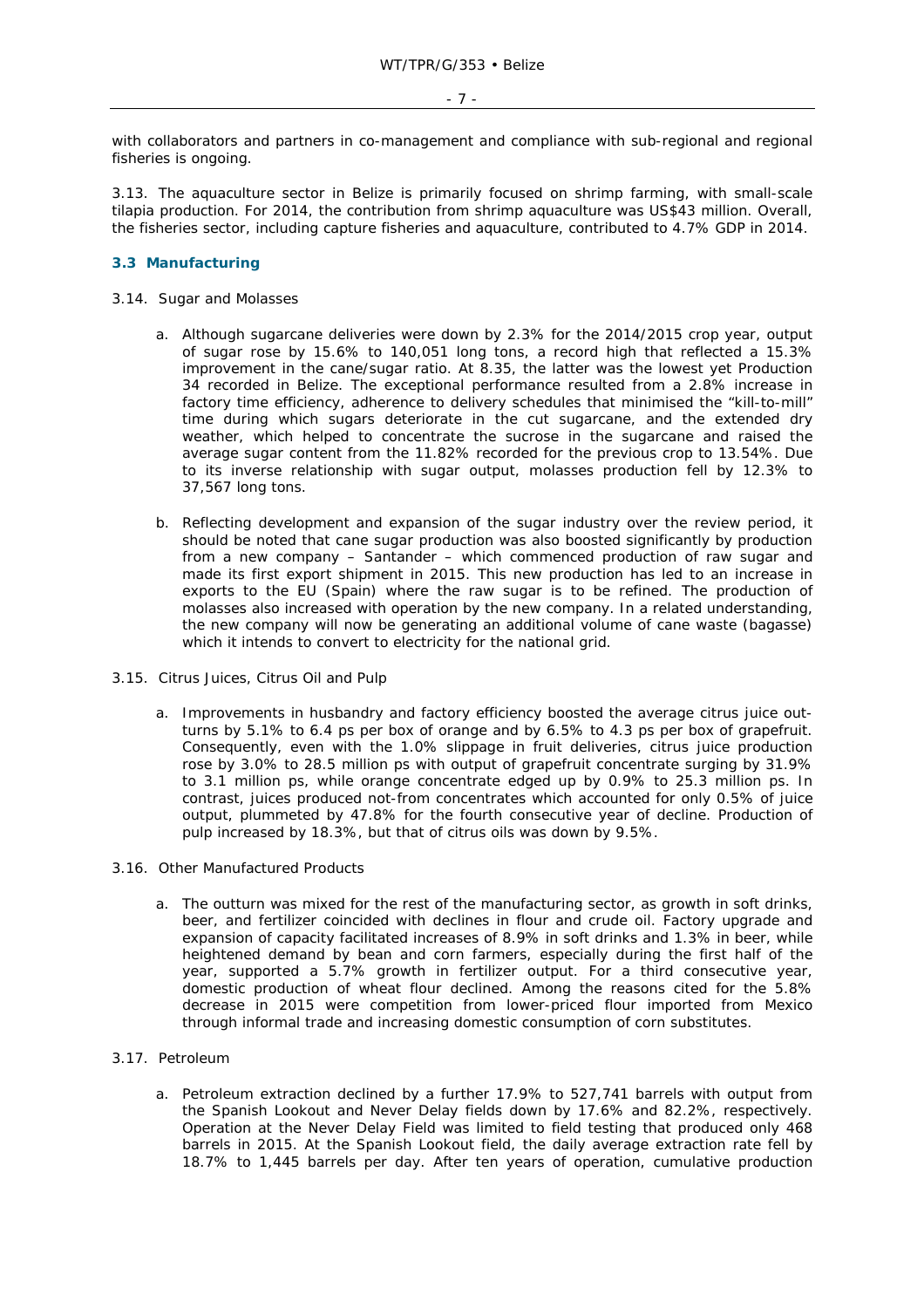from the field amounted to 10.1 million of the 18.0 million barrels of extractable reserves.

# **3.4 Services**

3.18. Services contribution to overall growth and development in Belize is reflected through its 61.3% contribution to GDP in 2015. Over the past five years, tourism has seen a significant rise in its economic impact, representing over 38% of total GDP, employing approximately 25,000, providing for over US\$150 million in Investments, and enjoying annual growth rates in arrival of 6% and above. The Tourism and International Financial Service subsectors continue to be highly promoted and advanced. However, Financial Services have experienced challenges due to Corresponding Bank Relationships with U.S. Banks.

#### 3.19. Tourism and Travel

- a. Tourism is a key economic driver and contributor to Belize's growth and development. In 2015, total contribution of travel and tourism to GDP was 38.6% from which 14.7% accounts for direct contribution of travel and tourism to GDP. Proportionally, direct contribution of travel and tourism to employment was 13.1% of total employment. Overall, the total contribution of Travel and Tourism to employment was 34.8% of total employment in 2015 which is representative of the sector's significant indirect and induced impacts. In an effort to ensure a sustainable and profitable tourism sector, the Government has supported a value of US\$93.35 million in travel and tourism capital investment.
- b. Complimentary to the growth of Belize's tourism sector, according to UNWTTC Travel & Tourism Economic Impact 2016 Belize Report, visitor export has exponentially increased since 2010 to arrive at peak of US\$396.45 million total exports in 2015. Furthermore, visitor export (or foreign visitor spending) continues to generate the greatest share of direct contribution to GDP while domestic travel spending generated 15.3% of direct travel and tourism GDP in 2015. Although it is projected that business travel spending should have grown in 2016, leisure travel spending accounted for 83.4% of travel and tourism direct contribution to GDP in 2015. More so, accounting for all subsectors of the Tourism industry, total annual tourism expenditure in 2015 peaked at US\$385.45 million.The economic contribution of Travel and Tourism sector is paramount to Belize's socio-economic development and prosperity.
- c. The Government has embarked on a series of efforts aimed at promoting the sustainable growth of the industry. In 2012, the Government of Belize launched its National Sustainable Tourism Master Plan (NSTMP) 2012-2030, which serves as a long-term strategic framework for sustainable development of Belize's tourism sector. As a result of the implementation of NSTMP, the Government has invested over US\$40 million in capital investments that have served to enhance the tourism product and services offered by Belize with the goal of ensuring tourism's contribution to national economic growth and giving full consideration for environmental and social developmental needs.
- d. Over the past five years, the overnight sector has experienced constant growth in tourist arrivals of which the US holds the greatest market share. This is as a direct effect of an increase in airlifts leading to a consistent growth in air passengers. International air arrivals peaked at a little over 255,000 passengers in 2015, boasting a 48% increase over 2010. Total overnight arrivals in 2015 were 341,126 visitors, representing an increase of 41% since 2010. In terms of Cruise Tourism, cruise arrivals have experienced a 25% increase since 2010, with 2015 reporting 957,975 cruise visitors to Belizean shores. As a result, overall the total growth over the last three years has maintained well above the regional growth numbers and above projections provided within the National Sustainable Tourism Master Plan. Continued growth is expected albeit at a more conservative rate, but within the national projection of a Compound Annual Growth Rate of 4% established in the National Sustainable Tourism Master Plan.
- e. In 2015-2016, Belize added three new airlines to the national number of airlifts namely, West Jet Airline Ltd, South West Airlines Co., and Copa Airlines. This allows Belize to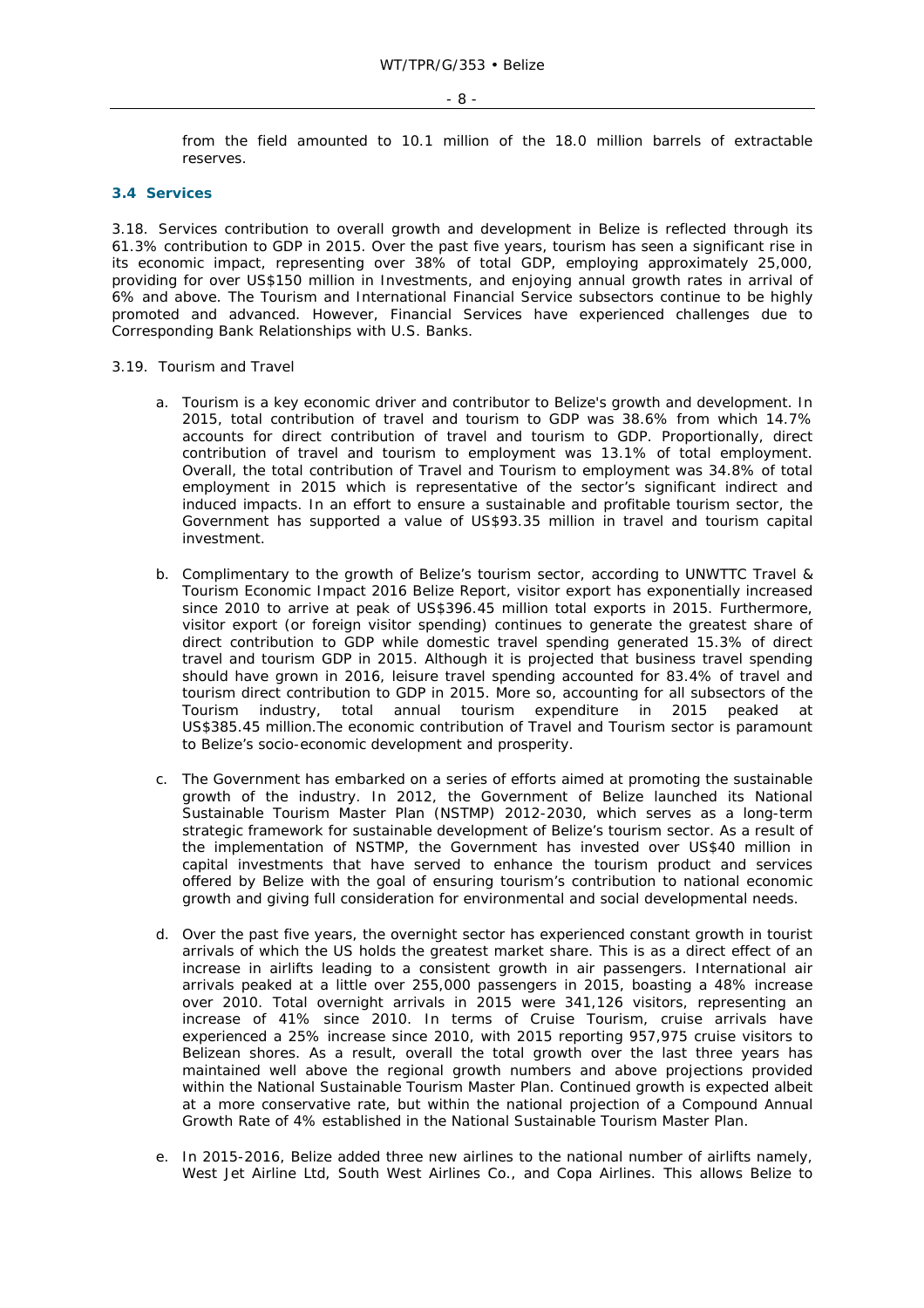extend its marketing efforts more northward to Canada and further southward to South America to increase our number of tourist arrivals and meet slated targets set out in the NSTMP by 2030. Other accomplishments within the civil aviation sector over the past five years include expansion of regional flights to Guatemala, Honduras, and Mexico via a domestic airline. This development gives Belize a cutting edge as one of the countries that effectively connects the Munda Maya area. The government's due diligence in the opening discussions to establish Air Transport Agreements with Mexico, Panama, Guatemala as well as the proposal to establish Open Skies Agreements with Canada and USA has added to the competitiveness of the air travel market.

f. The inauguration of the Sir Barry Bowen Municipal Airport in Belize City as the main domestic hub for air travel occurred on November 11th of 2016. This investment creates a viable financial opportunity to realign key areas that are support structures (facilities, services, concessions programs) through Public-Private Partnerships. Other areas of interest for the Belize Airport Authority are the development of key strategic aerodromes, namely the Basil Jones and Douglas D'Silva airstrip in Ambergris Caye and Mountain Pine Ridge respectively, to serve as added catalyst to development in both these critical tourism corridors for the Country. Future development for the domestic airport network and the diversification of services through potential airport development concession programs, provide a strategic path to develop and enhance the air connectivity services for the travel and trade sector.

### 3.20. Financial Services

- a. In 2016, the portion of Belize's financial system that is regulated by the Central Bank of Belize comprised of five domestic banks, five international (offshore) banks, and 12 credit unions (see Table 3.1). These three sectors represent the sources of formal credit in the Belizean economy.
- b. Traditionally, domestic banks hold the largest share of assets in the financial system, with credit unions offering similar services such as loans, checking accounts, and access to Automated Teller Machines (ATM) and other electronic services. International banks can only conduct banking transactions with non-residents, the Government of Belize (GOB), domestic banks, public corporations wholly-owned by GOB, export processing zone and commercial free zone companies. They are primarily engaged in traditional banking activities and, in recent years, have become significant intermediaries for the financing of non-resident investments into the tourism and real estate sectors of Belize.

|                               | No. of Institutions |               |         |  | <b>Asset Size (BZ\$ million)</b> |        |         |  | % of Total |      |                |  |  |  |
|-------------------------------|---------------------|---------------|---------|--|----------------------------------|--------|---------|--|------------|------|----------------|--|--|--|
|                               | <b>Dec-14</b>       | <b>Dec-15</b> | Sept-16 |  | <b>Dec-14</b>                    | Dec-15 | Sept-16 |  | Dec-14     |      | Dec-15 Sept-16 |  |  |  |
| Depository!Institutions       |                     |               |         |  |                                  |        |         |  |            |      |                |  |  |  |
| Domestic<br><b>Banks</b>      |                     |               |         |  | 2.997                            | 3.249  | 3.337   |  | 52.8       | 57.6 | 59.1           |  |  |  |
| International<br><b>Banks</b> |                     | 5             | 5       |  | 1.573                            | 1.204  | 1,065   |  | 27.7       | 21.4 | 18.9           |  |  |  |
| <b>Credit Unions</b>          | 12                  | 12            | 12      |  | 765                              | 873    | 886     |  | 13.5       | 14.7 | 15.7           |  |  |  |

# **Table 3.1 Financial Institutions Regulated by Central Bank of Belize**

Source: Central Bank of Belize.

c. Domestic banks assets grew by 8% in 2015 and 3% in first three quarters of 2016 (see Table 3.1). Despite a bank voluntarily exiting the market via divestment of its assets and deposit liabilities to another bank in early 2016, this sector of the financial system grew to account for 59% of total financial system assets in September 2016. Conversely, assets of the international banks contracted by 32.3% between December 2014 and September 2016 reflecting the impact of the de-risking phenomena imposed by foreign correspondent banks against Belize. Nevertheless, despite the fall in this sector's share of the system's assets from 27.7% in 2014 to 18.9% in September 2016, it represents the second largest share of assets in the Belizean financial system. At 1.5%, growth in credit unions' asset base slowed in the first nine months of 2016, after growing by 14.0% in 2015. Nonetheless, the asset share for the credit union sector rose to 15.7% of total financial system assets in September 2016.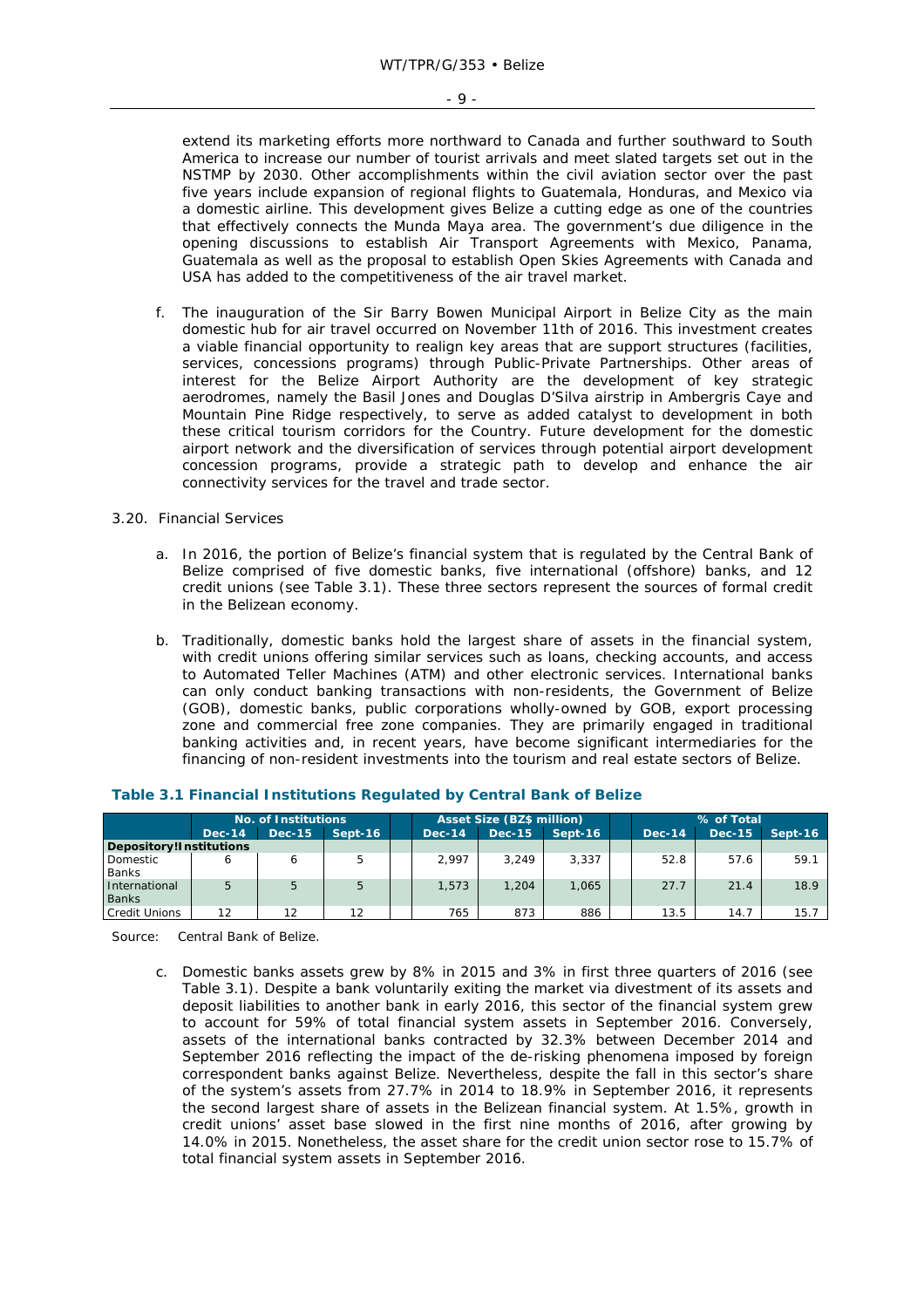- d. Since 2014, several measures were taken to strengthen the country's legal and regulatory architecture. These measures included several amendments to the Money Laundering and Terrorism (Prevention) Act, with a view to bringing Belize's legal framework further in line with international standards. The Central Bank recognizes the importance of minimizing reputational risks and other threats to the system that may arise from money laundering. As such, its anti-money laundering unit is staffed with Certified Anti Money Laundering Specialists and on-site AML examinations are undertaken using a Risk Based Approach (RBA) tool that was promoted by the IMF. A Memorandum of Understanding between the Central Bank and the Financial Intelligence Unit (FIU) was signed in July 2014. This allows for increased collaboration and the sharing of information between the Central Bank and the FIU.
- e. The Domestic Banks & Financial Institutions Act (DBFIA) which was revised in 2012 and came into effect in January 2013, introduced a number of new legislative arrangements. In particular, it reinforced improvement of the resolution structure by allowing for a Statutory Administrator with sufficient legal powers to undertake restructuring transactions and implement a mechanism for an orderly liquidation. In addition, the Central Bank drafted a detailed bank resolution policy in 2014, including a tool or framework for responding to a bank in distress. The latter contains a plan of action that allows for a distressed bank to remain fully or partly operational while an appropriate long-term solution to its failure is identified.
- f. The Central Bank also took decisive action to enhance the consolidated supervision of banks affiliated with institutions involved in cross-border activity so as to better contain and minimise the risk of contagion in banking. Assisted by Caribbean Regional Technical Assistance Centre, the Central Bank completed a consolidated supervision framework for Belize in April 2014 that is in line with global international standards, particularly the Basel Committee of Banking Supervision Core Principles for Effective Banking supervision. The framework is aimed at empowering the Central Bank to practice consolidated supervision in a manner that enables the effective monitoring of group risk, group capital adequacy, group governance and regulatory arbitrage.
- g. Given the significant negative ramifications of the global financial crisis and the CL Financial/CLICO affair at the regional level, the Central Bank has taken steps to prepare an appropriate contingency framework known as the "Financial System Management Plan for Banks and Financial Institutions" to aid in strengthening the resilience of the Belizean financial sector to unanticipated shocks.
- h. In response to the significant growth in adversely classified loans between June 2008 and November 2011, the Central Bank had issued revised circulars to all banking institutions mandating an improvement in loan classification procedures and requiring increases in the level of loan loss reserves. The revised circulars were implemented on 1 December 2011. Since the implementation of the new provisioning regime, Non-Performing Loans (NPL) ratio (net of specific loan loss provisions) in the domestic banking sector have reduced significantly from 15.68% to 2.69% at September 2016. Similar NPL reductions were experienced in the international banking sector as the NPL ratio decreased from 25.67% to 7.01%. Additionally, revised requirements for credit unions governing loan classification and provisioning were introduced in March 2013.
- i. In April 2015, the Central Bank introduced guidelines on Corporate Governance that were applicable to all banks and financial institutions (and the groups to which they belong) which carry on activities in Belize and are supervised by the Central Bank. This guideline aims to promote international best practice in corporate governance which encompasses the role of the Central Bank, the conduct and compensation of boards, risk management, senior management, internal controls, disclosure and transparency.

### 3.21. Health and Wellness

a. This sector is quickly expanding in Belize as more Massage Therapists, Yoga Professionals and Dietitians become trained and offer a healthier way of life for Belizeans and visitors alike. The Belize Spa and Wellness Association (BS&WA) remains very active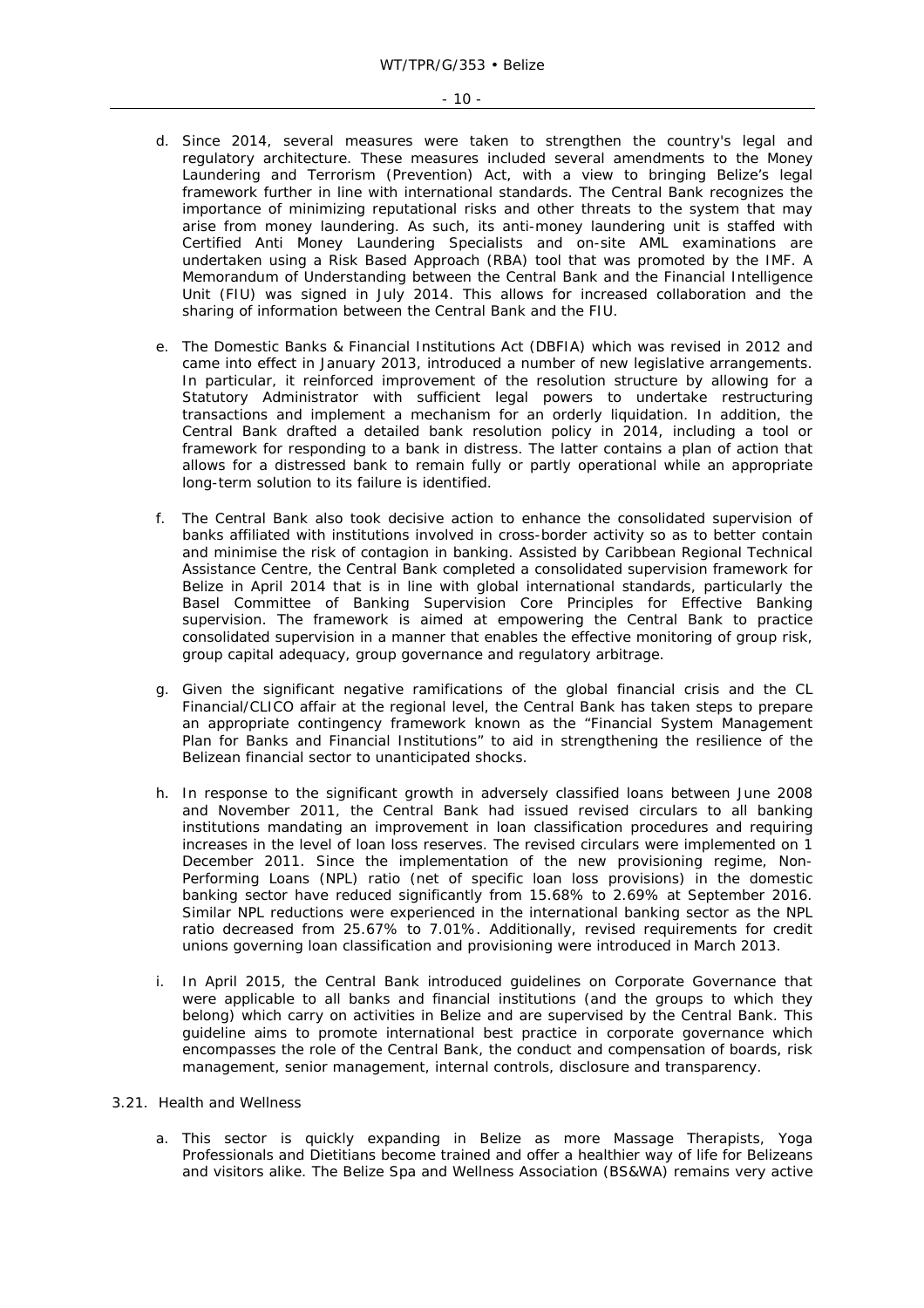in creating a brand for the industry and for Belize through its ongoing Standards Development. Recently, the Spa Product Development Initiative is assisting industry stakeholders with Quality Assurance Training and creating a unique spa product brand for Belize including techniques. As a member of the Caribbean Spa and Wellness Association (CSWA), this unique brand can be exported to CARICOM Member States as a Belizean product. The BS&WA continues to export its services as tourists visit our shores and take advantage of our various spa resorts and day spas around the country.

# 3.22. Medical Tourism

a. Certification and Accreditation of medical institutions, practitioners and service providers remain a challenge because of the high cost involved to become certified or accredited in this very competitive industry. These are no doubt important components to moving this sector forward. Certification and accreditation in medical tourism sector would undoubtedly attract investments which would help to strengthen the industry. Currently, there are a select number of services available including dental and minor surgeries. The Belize Medical Tourism Association (BMTA) is actively working with stakeholders to formulate a strategy for the development and strengthening of the industry to be able to compete within the region.

# 3.23. Cultural Services

- a. In March, 2016, the Government of Belize launched its first National Culture Policy. This Policy provides a framework for safeguarding Belize's tangible heritage promoting cultural expression and creativity, developing culture and the creative industries and ensuring the sustainable management of Belize's cultural resources.
- b. This Policy recognizes that Belize's tourism product is nature and culture based and that investments in culture (Mayan archeological sites and cave systems as well as in the performing arts) contribute to sustainable social and economic development.
- c. The Ministry with responsibility for Culture and the National Institute of Culture and History worked closely with the Ministry of Trade and Investment to activate Protocol III of the European Union Economic Partnership Agreement (EPA) and to establish a Services Sector sub-committee of the Trade Technical Team (TTT).
- d. Priorities for implementation under the EPA and other Regional (CARICOM and SICA) as well as Bi-lateral Agreements include:
	- facilitating the free movement of registered culture service providers within CARICOM and into the EU;
	- enhancing the quality of Belize's culture products (archeological sites and cave systems, heritage buildings, arts and craft, the performing arts) for tourism development and export readiness;
	- conducting research to determine the contribution of culture and creative industries to the national economy;
	- creating enabling conditions for the development of Private Public Partnerships for the effective and viable development, marketing and distribution of cultural goods and services within Belize and internationally;
	- promoting culture-based small businesses particularly among women and youth;
	- developing a calendar of major local fairs and festivals to enhance the promotion of local cultural products;
	- Ensuring the development and passage of a Culture Heritage Legislation and laws for the film industry, amend the NICH Act and ensure that the new Intellectual Property Rights legislation supports the culture industry.
- e. These priorities will be implemented with technical and financial support from the Government of Belize as well as through investments from the private sector and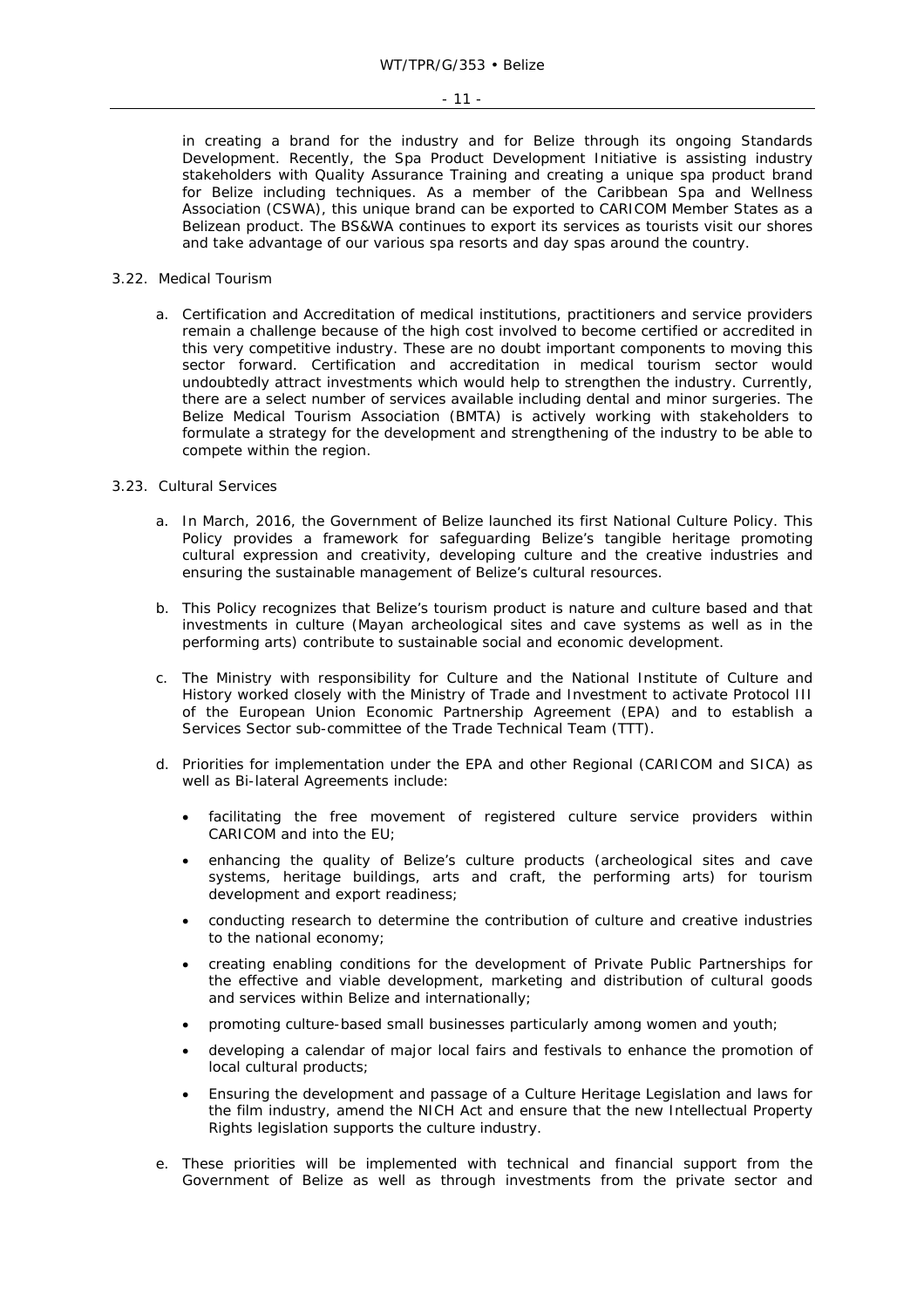international partners, in particular the European Union through the European Development Fund (EDF) facility. In this regard, two major projects, "Sustainable Tourism Project II" and the "House of Culture and Downtown Rejuvenation Project" are providing significant investment in culture development in Belize. The Ministry of Tourism manages these two Projects in collaboration with the Ministry of Education, Youth, Sports and Culture and other stakeholders.

- 3.24. Professional Services
	- a. This sector continues to expand rapidly and work continues on amendment to existing legislation, standards development, training and regulation of these services. Roadmaps have been developed for priority services to promote and increase exports in the services sector. Improving the regulatory framework for movement of professionals continues to be a priority for the Government of Belize.
- 3.25. Belize Coalition of Services Providers
	- a. The Belize Coalition of Service Providers (BCSP) officially opened its offices in May 2013 under a grant from the Caribbean Development Bank (CDB) and acts as the umbrella organization for lobbying on behalf of the services sector associations. The BCSP works in partnerships with Belize Trade and Investment Development Services (BELTRAIDE) and the Belize Chamber of Commerce and Industry (BCCI) in identifying investment opportunities, networking and training on behalf of its members. The BCSP in collaboration with the Caribbean Network of Services Coalitions (CNSC) continues to build capacity within its membership to promote the export of services regionally and internationally. The BCSP was established under the auspices of the Directorate General for Foreign Trade (DGFT), which facilitated its establishment as part of a regional initiative to boost supply capacity for export of services.

# **4 SANITARY AND PHYTOSANITARY MEASURES AND TECHNICAL BARRIERS TO TRADE**

# **4.1 Sanitary and Phytosanitary Measures**

4.1. The Government of Belize takes its commitments under the the WTO Agreement on Application of Sanitary and Phytosanitary (SPS) Measures very seriously and to that effect continues to take initiatives to strengthen its SPS capacity. A loan agreement was signed in 2010 with the Inter-American Development Bank (IDB) to strengthen the capacity of the Belize Agricultural Health Authority (BAHA), the competent authority for SPS matters in agricultural health and food safety.

4.2. The project was implemented during the period 2011-2015, and had several significant outputs. All five laboratories under BAHA were improved: two in the Animal Health Department of which one is for veterinary diagnostics and another specifically for diagnosis of animal diseases using Polymerase Chain Reaction; the laboratory in the Plant Health Department for pest diagnosis (all plant pest); and the Food Laboratory in the Food Safety Department with capacity for both microbiological (Food Microbiology Laboratory) and chemical (residues) analysis in food (the Chemistry Laboratory). In collaboration with other regional and international initiatives programmes were also implemented to work toward the laboratories attaining ISO 17025 accreditation by 2017.

4.3. Under the IDB Project, quarantine stations were established in an effort to reduce pest incursions through unofficial points of entry along Belize's borders. Also, with the acquisition of surveillance and other equipment, and training of technical staff in respective areas of competence, BAHA's quarantine capacity has been enhanced.

4.4. BAHA conducted a number of educational campaigns to sensitize the general public on its roles and functions. To strengthen BAHA's public/private dialogue, a customer service survey was also launched with the objective of this feeding directly into a communication strategy for the organization.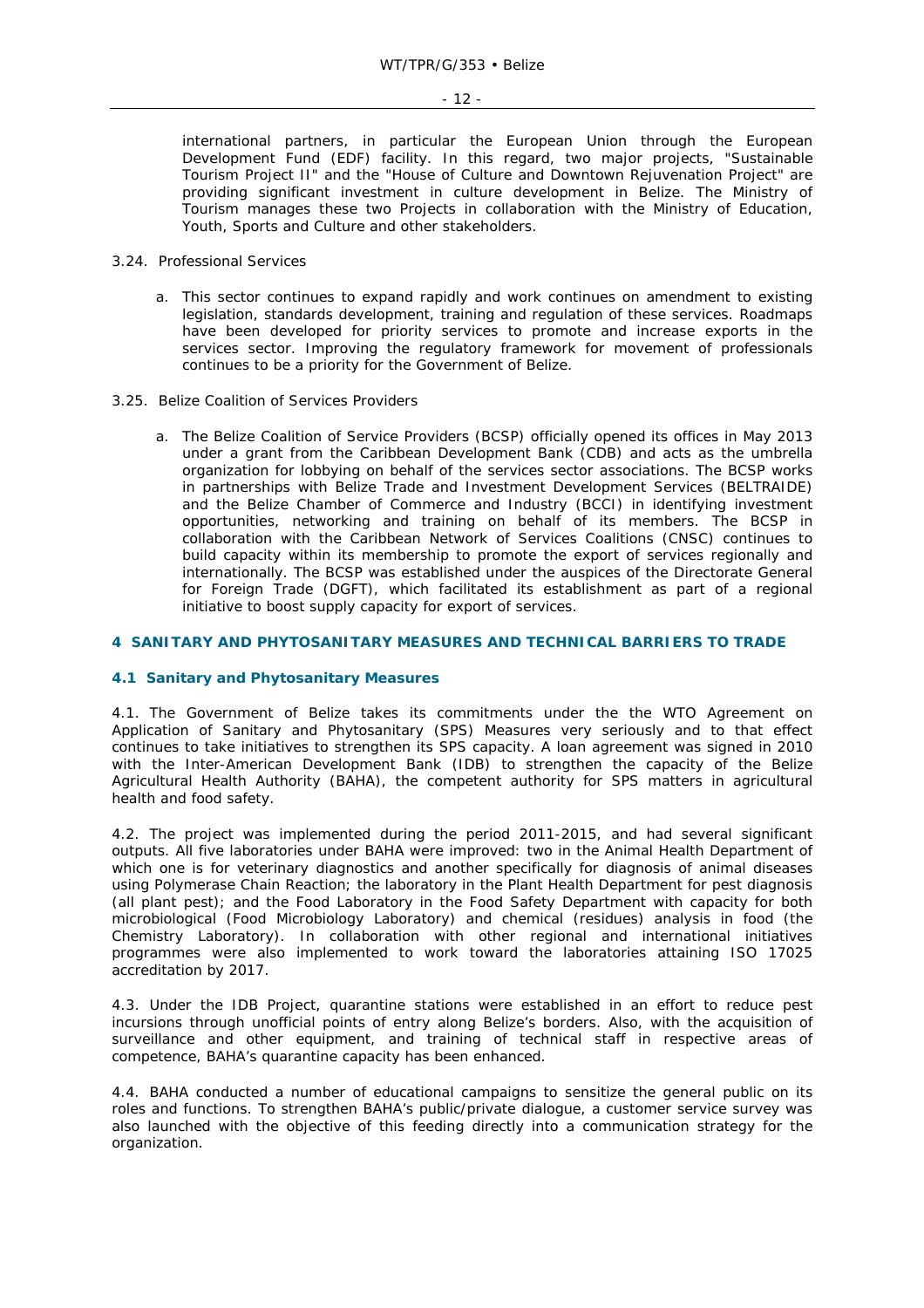4.5. Three additional outputs of the IDB Project included a five years strategic plan (2016-2020) for BAHA, a Monitoring and Evaluation plan for the implementation of the strategic plan and a Communications Strategy. Additional initiatives are still on stream through technical cooperation programmes and initiatives.

# **4.2 Technical Barriers to Trade**

4.6. In 2015, the Belize Bureau of Standards (BBS) finalized and commenced the implementation of Belize's first National Standardization Programme (NSP), 2015-2020 using the International Organization for Standardization's (ISO) methodology for setting national standardization priorities. The programme focused on key economic sectors for the development of a five (5) year standards development plan which includes: contribution to Gross Domestic Product (GDP) and/or volume of trade, contribution to national export earnings, assessment of important non-economic priorities, national development policies, strategies and action plans for key sectors, and contribution of stakeholders. A total of 110 work items (standards) were identified across priority sectors such as Tourism, Agriculture, Manufacturing, among others. To date, the Bureau is approximately 12.0% into the implementation of the programme which has led to the establishment of new technical committees (TCs) in order to meet the expected target. With this development, the Bureau anticipates that it will serve as a trigger to meet its wider obligations as prescribed under Annex 3: Code of Good Practice for the Preparation and Application of Standards of the TBT Agreement.

4.7. Over the last five (5) years BBS has, through national and regional initiatives been arduously working towards elevating its institutional capacity to meet regional and international trade obligations. At the national level the Bureau, with funds from the European Union, has recently constructed a state of the art facility to meet the country's metrological needs for traceable measurements in various basic quantities (mass, volume, temperature, length and pressure). Despite the significant advances in Metrology, the Bureau embarked on a more holistic approach to accelerate the development of all pillars of a functional National Quality Infrastructure, such as Standardization and Conformity Assessment. This it pursued through a successful grant from the Caribbean Development Bank which is aimed at Enhancing the National Quality Infrastructure of Belize.

4.8. These national and regional initiatives will place the Bureau among key institutions in meeting the GOB's development policy and programmes. At the same time, it will allow Belize to actively and effectively participate in regional and international multilateral trading system through institutions that remain ever so cognizant of the need to meet trade obligations within this framework.

# **5 INVESTMENT**

# **5.1 The Investment Climate**

5.1. Belize recognizes the importance of investment oriented national policies that help to create employment, that generate business incomes and foreign exchange earnings through continual efforts to attain value addition, and facilitate technological transfers towards ensuring export diversification and economic growth. Key public goods and services remains a substantial portion of the investments made by the public sector. Given Belize's high level of debt servicing burden much of the Government's capacity to inject financial resources into the economy to enhance the investment climate has been limited in the period under review.

5.2. The Government of Belize's efforts to promote private investments continue to target Foreign Direct Investment (FDI) as well as facilitating domestic investments. These investments are reflected in the performance of the goods sectors mainly in aquaculture (Tilapia, shrimp and cobia), grains (mainly corn, rice and beans), livestock (poultry, pork and beef), traditional export commodities (sugar, bananas and citrus) and non-traditional exports (cacao beans and chocolate, rums, coffee beans). New investments in petroleum exploration did not result in viable commercial finds during the period under review.

5.3. Global downturn contributed substantially to attractiveness of the macroeconomic climate, and thereby impacted the level of FDI negatively. However the services sector continues to attract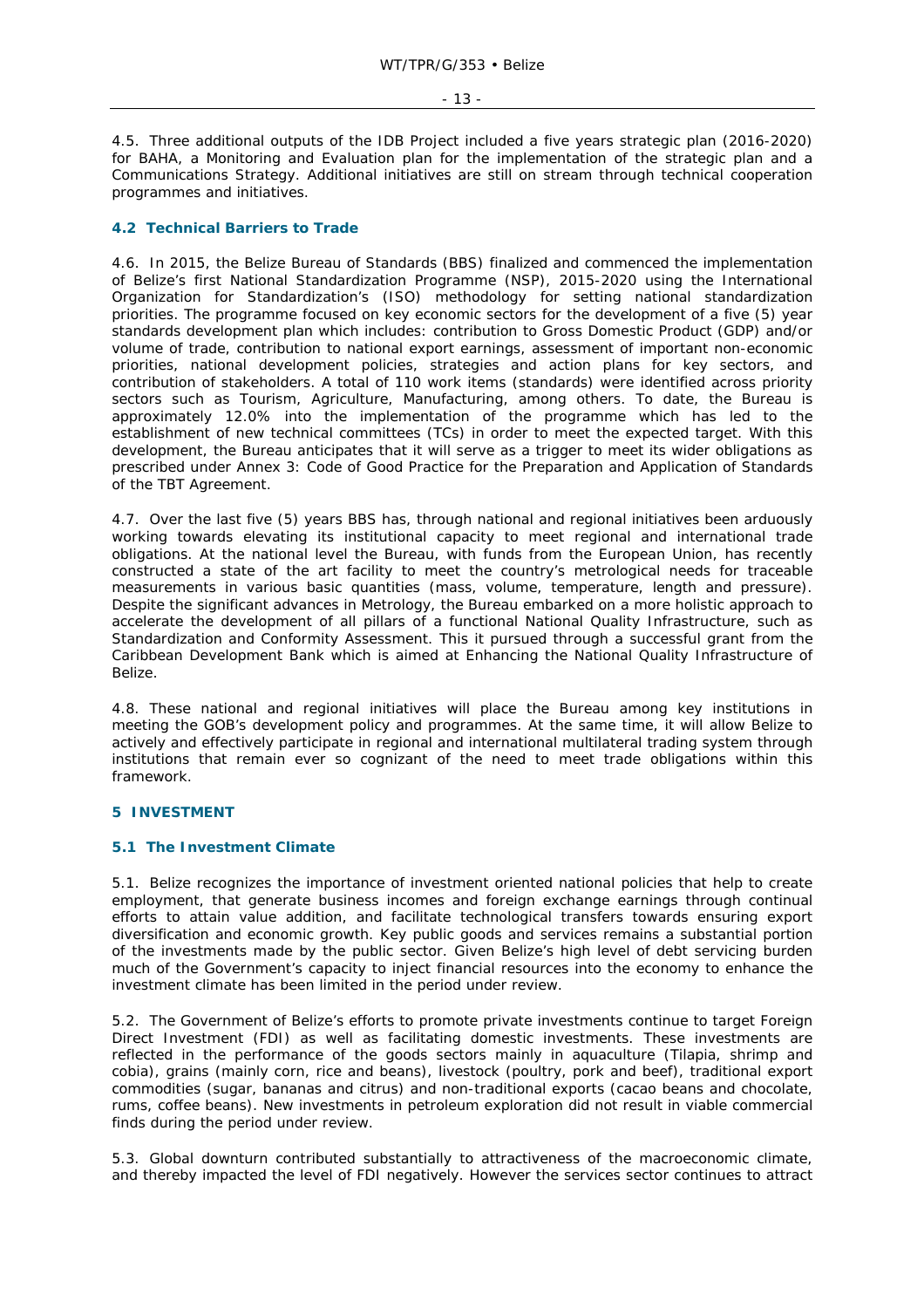new investments, consistent with the new reality that the contribution of services to the country's GDP and foreign exchange earnings now far exceeds that of the traditional merchandise exports. Not surprisingly, most new investments were directed at the tourism sector, in particular tourist accommodation and entertainment and supporting amenities and ventures.

5.4. The country investment strategy with augmented emphasis encompassing the expansion of Micro, Small, and Medium Enterprises (MSMEs) to achieve continued growth of its established and traditional sectors is currently in place. It is now aligned with the regional MSME strategy that was approved at the 43rd Meeting of the CARICOM Council for Trade and Economic Development (COTED).

5.5. Belize recognises that investments should be directed to areas where there is competitive and comparative advantages and where potential for growth is strong. Such priority areas for investment have been identified in: Tourism (Mayan ruins/sites, sports tourism, and education tourism) and Medical Tourism, Agribusiness (non-traditional agriculture and aquaculture), environmental goods and services (light manufacturing of wood products; bio-fuels, sustainable energy generation), and ICTs (Offshore Outsourcing, inclusive of Business Process Outsourcing (BPO), Informational Technology Outsourcing (ITO), and Knowledge Process Outsourcing (KPO).

# **5.2 Belize Investment Programmes: EPZ, CFZ, and FI**

5.6. The three incentive programs grant combinations of duty and tax concessions via the Fiscal Incentive Act, the Export Processing Zone Act and the Commercial Free Zones Act. These programmes have, as their ultimate objective, promoting investment to increase production of non-traditional crops and value-added products, to improve the manufacturing and processing activities and to create employment for Belizeans. These programmes have contributed substantially to the economic growth of the country and are partly responsible for successful development of a more diverse export service sector.

5.7. Some adjustments in the incentives programs currently in place are necessary to ensure that they are consistent with World Trade Organization (WTO) agreements, and in particular the Agreement on Subsidies and Countervailing Measures (ASCM). This will include adjustments to criteria for approval and the incentives in the Export Processing Zones (EPZs), Free Zones (FZs) and Fiscal Incentive programmes. The Ministry with responsibility for Trade and Investment will lead efforts to establish new criteria that are WTO compliant.

5.8. The Ministry of Finance and the Ministry responsible for Investment, Trade and Commerce (MITC) are in the process of preparing a comprehensive review of the tax incentive regime, and the range of non-tax incentives that are currently available or that can be enhanced. These may include incentives related to access to financing, technical assistance and training. The result of this exercise will maximise on Government's revenue generating potential while maintaining a tax system that is equitable and a regulatory regime that encourages productive investment by the private sector.

5.9. The National Sustainable Tourism Master Plan, the Economic Partnership Agreement (EPA) Implementation Plan which have been approved and the National Export Strategy (NES) which is to be approved, are integral elements of the Growth and Sustainable Development Strategy (GSDS). The GSDS proposes to strategically prioritize sectors for development, improve access to development finance, make existing markets more efficient and penetrate new markets among other objectives. This will involve promoting investment in agriculture, local manufacturing, agroprocessing and other productive activities with tax and incentives policies.

5.10. Between 2010 and 2016, the services sector continued strong growth while agriculture has remained steady even in the face of erosion of preferences in European markets for the traditional exports of sugar and banana. Citrus, papayas and shrimp have done well but, of recent, major challenges with production have occurred in these industries. However, there has been growth in the exportation of corn, beans, and live cattle and there is room for incentivising these new high growth industries to maximize on the potential.

5.11. The services sector continues to be the sector that has attracted the majority of the foreign direct investment with several flagship tourism brands calling on or establishing in Belize over the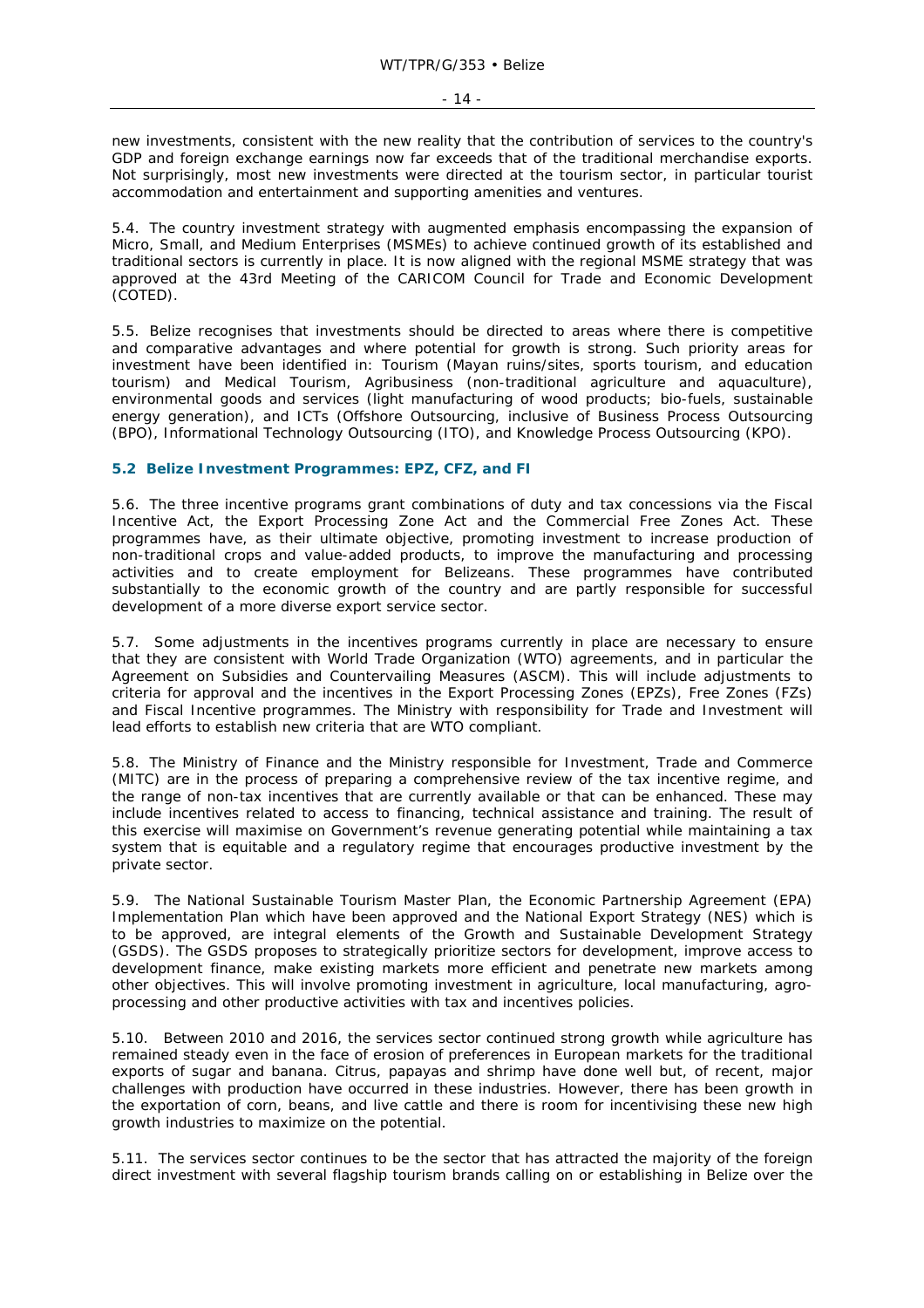past five years. Investments have included high-end resorts as well as tour operations and a new cruise port, most of which benefited from investment attraction and incentivization. The Business Process Outsourcing Sector has also shown steady growth over the past four years. There are currently 23 call centres which employ 2,500 agents. Of these 23 businesses, the larger which number 9 are EPZ beneficiaries.

5.12. Belize has upheld its commitment to complying with the WTO Agreement on Subsidies and Countervailing Measures (ASCM). Work towards this goal has been systematic with the formation of a Working Group and the entrance of a consultant expert on WTO issues. Data from the study of Belize's three incentive programmes has shown that where the local comparative advantage is utilized, Belize is a competitive producer. Higher levels of subsidization were noted when raw materials are not sourced locally.

5.13. The three incentive programs remain related to the granting of combinations of duty and tax concessions. These programmes have as their ultimate objective: the promotion of investment to increase production of non-traditional crops and value-added products, the improvement of manufacturing and processing activities; and generation of employment for Belizeans. These programmes have contributed substantially to the economic growth of the country and are partly responsible for successful development of the service sector.

5.14. Refinements in the Fiscal Incentive Act have given additional attention to the streamlining of the process of granting an incentive taking consideration of the difficulties faced by SMEs and the need for integration of novel business ideas into the traditional supply chain. The EPZ act is being repealed and replaced and Free Zones Act will be amended – both to comply with the ASCM.

# **6 TRADE POLICY FORMULATION**

# **6.1 Multilateral Dimension: Belize's Approach to general compliance with WTO Obligations**

6.1. Belize continues to be constrained by not having a presence in Geneva, resulting in reactive positions on the rules making process aspect of the WTO and in the trade liberalization negotiations. Currently, the Belize Mission in Brussels is accredited to the WTO. Primary responsibility for implementation of WTO rules rests with the Ministry of Trade, mostly through the DGFT as the WTO Focal Point for implementation matters; the DGFT is also responsible for implementation of Community trade policy under the RTC. The DGFT works in close collaboration with other departments within the ministry, including the Investment Policy and Compliance Unit (IPCU) and the Belize Bureau of Standards (BBS). The IPCU is the national Inquiry Point for matters relating to Investment and implementation of the Agreement on Subsidies and Countervailing Measures (ASCM), whiles the BBS is responsible as Inquiry Point to the WTO under the Agreement on Standards and Technical Regulations. Other agencies notified as Focal Points in relation to specific WTO agreements include: the Ministry of Agriculture (Agreement on Agriculture); the Customs and Excise Department (Agreement on Rules of Origin); and the Belize Agricultural Health Authority (BAHA) under the Agreement on the Application of Sanitary and Phyto-Sanitary Measures. The mechanism for interaction between the DGFT and public agencies is the inter-ministerial Trade Technical Team (TTT) and the Trade Negotiating Team (TNT). The DGFT functions as Secretariat to both bodies and provide guidance and advice on all trade related matters.

6.2. Belize had participated in the GATT-Uruguay Round of multilateral trade negotiations as a small developing country with ties to the regional economic integration initiative of the Commonwealth Caribbean states, and became a founding member of the World Trade Organization in 1995. Under the Uruguay Round commitments Belize made commitments in the three core areas, i.e. trade in goods, trade in services and the protection of intellectual property rights. Belize is bound under the WTO Agreement to observe the elements of multilateral trade policy, and this obligation is addressed from both an individual country perspective and from a regional perspective in light of the regional integration commitments under the Revised Treaty of Chaguaramas (RTC) including the Community Trade Policy. It is to be noted that member states of the Caribbean Community (CARICOM) participated in the negotiations and undertook commitments as individuals rather than CARICOM as a single group.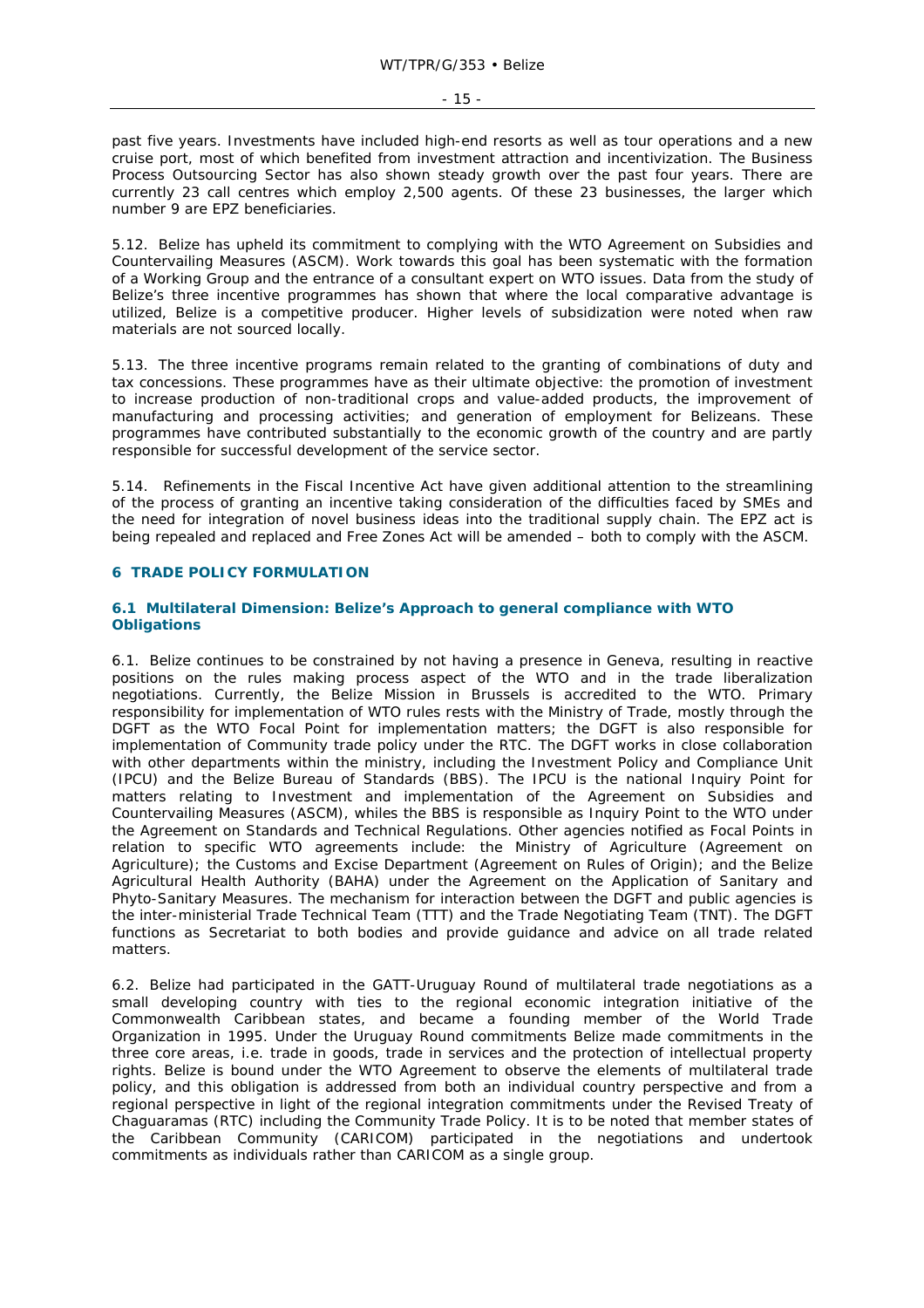### - 16 -

#### **6.2 The Regional Dimension: The Revised Treaty of Chaguaramas including the CSME, and Related Decisions of the COTED and Conference of Heads of Government**

6.3. At the regional level, Belize has been participating in the ongoing regional economic integration process of the Commonwealth Caribbean countries. The integration process was boosted by the Declaration of Grand Anse, made by the Conference of Heads of Government in Grenada in 1989, to establish a CARICOM Single Market and Economy (CSME). The Conference appointed an Independent West Indian Commission with a mandate to examine the concept of a single market and economy as it would pertain to the Caribbean. The Commission recommended that the Community should seek to both broaden and deepen the regional integration process, with the deepening focused on establishment and operation of the CSME. The region then launched its process of reaching CSME-readiness at all levels, and the regional focus shifted to establishment of the legal and institutional framework through a revision of the Treaty of Chaguaramas. The result was the Revised Treaty of Chaguaramas (RTC) including the CARICOM Single Market and Economy (2001).

6.4. The RTC provides for a comprehensive trade policy (Chapter 5) to be applied within an expanded economic space, and for a coordinated approach to relations with third countries and groups of countries. The move to this new level of integration took effect on 1st January 2006 when the CARICOM Single Market (CSM) was officially entered into force. A ten-year moratorium was placed on the effective date of entry into force of the CARICOM Single Economy, which should complete the integration process in an environment wherein no sovereign power would have been ceded to a regional authority. The CSM is currently comprised of five free-movement regimes including the free movement of goods and services. Belize remains committed under the RTC which was incorporated into national law under the Caribbean Community Act 2004. The effective liberalization of the domestic market to other CARICOM nationals was also legally established under the Free Movement of Factors Act 2004. Perhaps not unfortunately, the Single Economy timeline of 2016 has passed without either movement or fanfare.

# **6.3 The National Dimension of Trade Policy: Belize's Trade Policy Framework**

6.5. Since the last TPR Belize has taken some important strides towards the consolidation of its legal regime, and its attendant administrative practices and procedures, into a coherent and unified national trade policy framework to be used as the foundation for defining and consolidating in law a legitimate national trade policy for Belize in conformity with requirements of the CSME trade policy established mainly under the provisions of Chapter 5 of the RTC. A basic understanding is that the Community Trade Policy is automatically Belize's national trade policy, as the RTC is already empowered under national law through the Caribbean Community Act of 2004. The definition of an individual trade policy must therefore seek to address national requirements in a context of regional and multilateral rules of trade and economic integration.

6.6. In seeking to establish a national trade policy for Belize, assistance was secured from the European Union through the EDF facility in 2014 leading to the initial draft and extensive review and finalization of the Belize's first Trade Policy Framework (TPF) by the DGFT. The Cabinetapproved TPF Belize was instrumental in securing technical assistance from the Commonwealth Secretariat under its Enhancing Trade Capacity Development in ACP Programme (Hub & Spokes II). The Trade Adviser provided to the DGFT is engaged in the crafting of a national trade policy for Belize, based on the TPF, as one of the major deliverables.

6.7. The National Trade Policy Framework provides the impetus for the formulation of a comprehensive National Trade Policy. The Framework guides both the Government and the private sector in identifying policy needs to support policy development and accountability. The framework will be achieved under three guiding principles: promoting competitiveness for the productive sector, special and differential treatment, and support for regionalism. These principles are underpinned by four pillars: Institutional Capacity, Supply Capacity, Market Access and Trade Facilitation. These pillars will be implemented through ten defined policy commitments, thirty policy instruments, and seventy-three specific government actions. The TPF is intended to stimulate and grow Belize's trade domestically and internationally.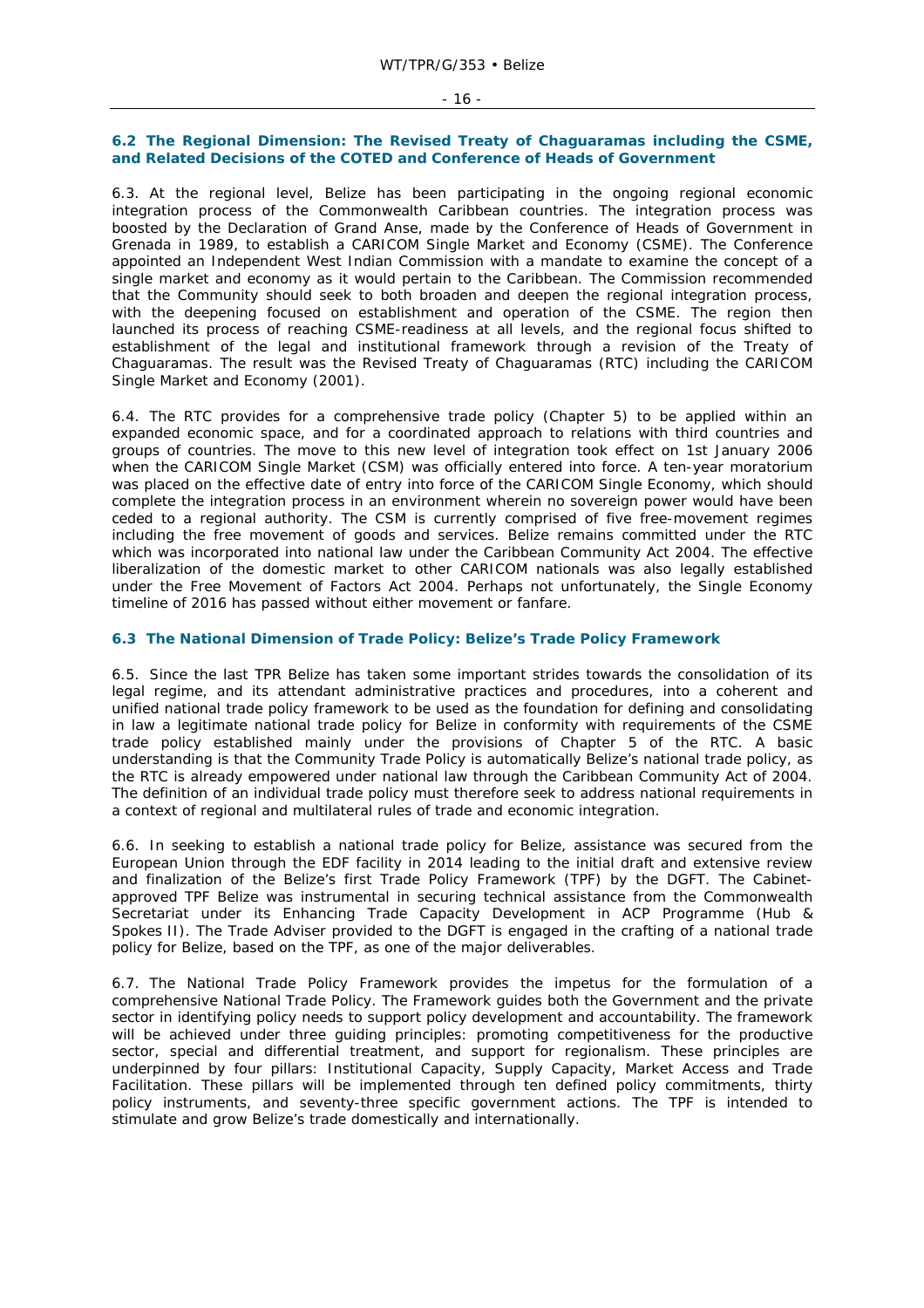# **6.4 Competition Policy**

6.8. Belize currently has no established legislative framework for competition. However, it has legal obligations to establish competition infrastructure under the RTC (Chapter 8) and under the CARIFORUM-EU Economic Partnership Agreement (EPA). In addition, Belize's prospects for attracting investment both domestically and internationally would be enhanced with the establishment of a competition law framework.

6.9. Under the CSME and Integration Financing Agreement signed between the CARICOM Secretariat and the European Commission, Belize was allocated funding to develop and enforce an effective national fair competition regime consistent with its treaty obligations through the Belize Competition Project (BCP).

6.10. The BCP, under Programme Estimate 2 (PE2), focuses on the actions that will contribute to the establishment of a national competition law framework. Two studies of Belize's prevailing market and market regulatory environment were commissioned under PE2 - Economic Mapping Study and a Legal Inventory study/Legal Mapping- have been completed and serve as the foundation for a regulatory impact assessment. The Economic Mapping study informs as to the type of rules defined under competition law while the Legal mapping study assesses whether Belize's current laws and policies act as regulatory barriers, preventing the realization of more competitive market structures. Secondly, they are in line with the RTC mandate to review all laws to ensure they are consistent with competition law and policy. The findings regarding the impact of competition law and policy in Belize are guided by these studies. A draft national competition policy and draft competition legislation have been developed, and a legislative consultation process was completed in January 2017. The stage is now being set for the legislative process to be completed, after which the focus will shift to the institutional requirements – the establishment of a national competition authority of Belize.

# **7 TRADE RELATIONS**

# **7.1 World Trade Organization**

7.1. Belize continues to be constrained with respect to not having a presence in Geneva, resulting in a reactive position on the rules making process of the WTO and in the trade liberalization negotiations. Currently, the Belize Mission in Brussels is accredited to the WTO but is constrained by the need to handle matters from Brussels as Belize has no office in Geneva.

7.2. Belize recognizes the urgent need to address compliance issues identified in the WTO Secretariat report, and commits to work assiduously towards rectifying outstanding noncompliance in the areas of taxes and tariffs.

# **7.2 U.S.-Belize Trade Relations under the Caribbean Basin Initiative**

7.3. Belize imports a significant quantity of goods from the USA which is also the second largest market for its merchandise exports after Mexico. There is no trade agreement between Belize (or CARICOM) and the USA. However, Belize and other countries in the Caribbean continue to benefit from preferential market access for goods into the U.S. market under the Caribbean Basin Initiative (CBI). The CBI did not cover a few high value goods including jewellery, watches, etc. nor did it cover trade in textile and clothing products, which were not yet under the WTO but was governed by the Multi-Fibre Arrangement (MFA) for eventual transition to the WTO. Shortly after the MFA expired and textiles and clothing came under the umbrella of the WTO, the USA immediately took action to expand market access to the Caribbean under the Caribbean Basin Trade Partnership Act (CBTPA). This expansion was mostly in clothing and textile products and unfortunately did not provide any new export opportunities for Belize which had already lost its clothing industry to more attractive investment locations including the Mexican "maquiladora" on the U.S.-Mexico border. However, the CBI-CBTPA still remains the most important preferential trade arrangement from which Belize continues to benefit in its export merchandise trade. The main exports are in agricultural commodities including cane sugar, citrus concentrates.

7.4. Most Caribbean beneficiaries under the CBI-CBTPA have locked-in these preferences by negotiating trade agreements with the USA. The most significant was the U.S.-Central America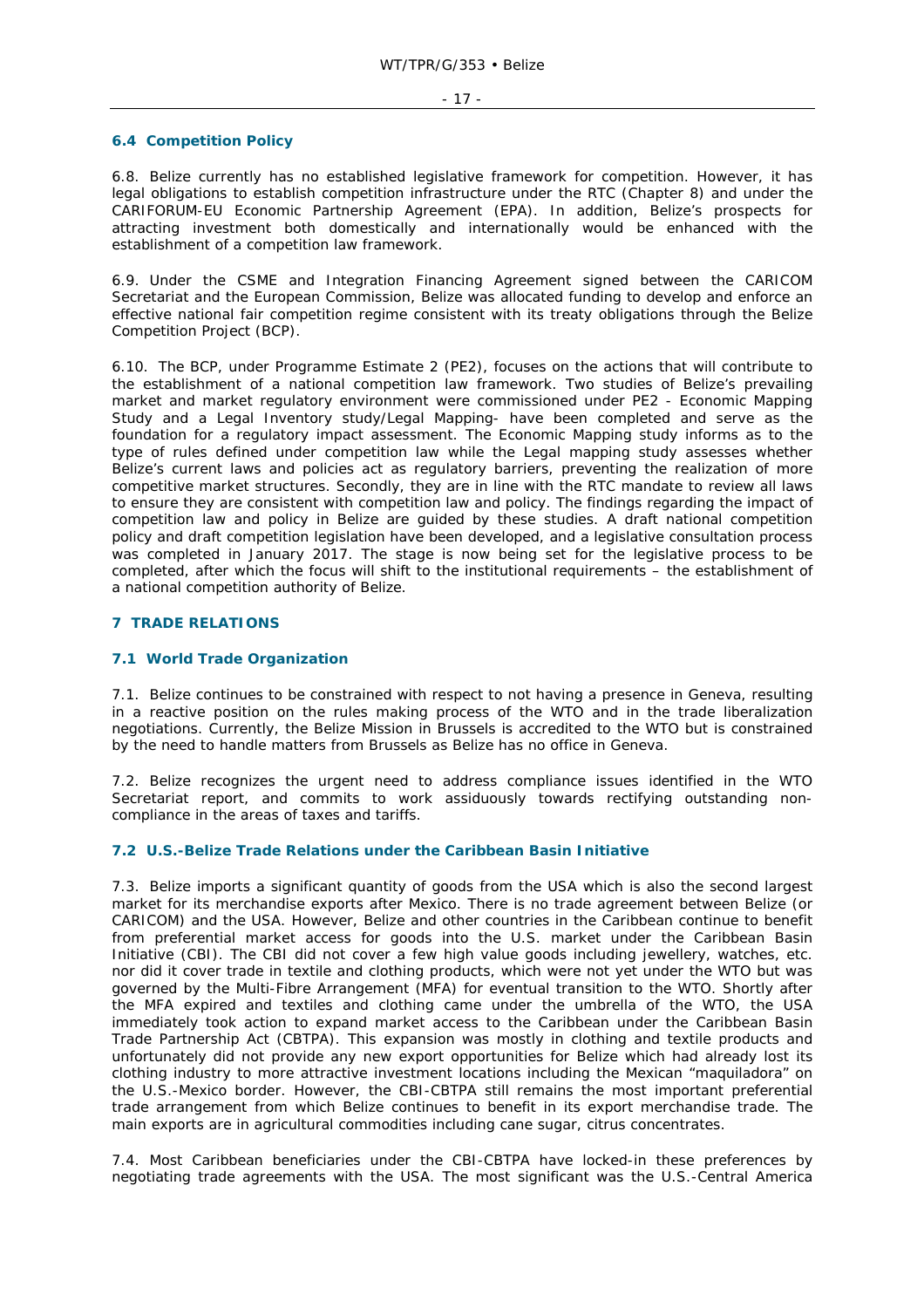Free Trade Agreement (USCAFTA) which liberalized trade between the USA and Central American countries other than Belize – the Dominican Republic subsequently signed onto the FTA making it the U.S.-CA-DR FTA. However, the CARICOM group of beneficiaries continue to enjoy the trade preferences but without long-term security. The trade preferences can be withdrawn at any time from any beneficiary by a unilateral decision of the USA. Also relevant is that the CBI-CBTPA is dependent on a WTO waiver without which the USA cannot legally operate the regime. This regime is similar to the unilateral country programme of Canada - the CARIBCAN - which has provided market access concessions to countries of the Commonwealth Caribbean and which is also subject to a WTO waiver. It was in an attempt to lock-in CARIBCAN trade preferences that CARICOM actually launched negotiations with Canada for a Trade and Development Agreement. The negotiations have unfortunately not been concluded after almost one decade and were finally suspended in 2014. Unlike Canada the USA has not indicated any interest in a trade agreement with CARICOM. However there is engagement through a CARICOM-USA Trade and Investment Council (TIC) which remains active. The TIC meets on a regular basis.

# **7.3 Regional Integration and implementation of the CARICOM Single Market and Economy**

7.5. At the regional level, Belize has been participating in the ongoing regional economic integration process of the Commonwealth Caribbean countries. In 2001, the treaty-revision process was completed and the Revised Treaty of Chaguaramas published in 2001. After an extended period dedicated to "CSME-readiness", The CARICOM Single Market (CSM) took was finally entered into force on 1st January 2006 - and the Single Economy component was deferred to 2016. Belize was one of the first signatories to that first phase of the CARICOM Single Market and Economy (CSME) The revised legal and institutional framework of the CSME provided for nondiscrimination among Community nationals in the operation of the five core CSME free movement regimes, namely: the right of establishment; the free movement of goods; the free movement of services; free movement of persons, including the free movement of skilled Community nationals, and the free movement of Capital to some extent. Since the last review, the region has been engaged in the implementation of a number of harmonized administrative online systems such as, Online Companies Registry, Single Jurisdiction Policy, CSME Application Processing System for the Free Movement of Skills Regime.

7.6. The CSME initiative includes an on-going process of "establishment" (of organs and functional institutions, etc.) and the element of "operation" – i.e. the operation of those elements already in place. Belize continues to be negatively affected by the extent of its geographic separation from the other member states and near-absence of all modes of transportation. Work continues on the establishment of two key institutional arrangements – the establishment of a national authority with responsibility for competition, and completion of a national accreditation authority. Belize continues to participate actively in the establishment and implementation of the CSME.

# **7.4 CARICOM Bi-Laterals**

7.7. The CARICOM has negotiated and signed a number of trade agreements with countries in the region, all reflecting the internal policy of special and differential treatment to the Less Developed Countries (LDCS) who are not required to grant market access concessions to any party with whom CARICOM signs a trade agreement – only the More Developed Countries (MDCs) grant such concessions. The existing Agreements are:

- The CARICOM-Venezuela Trade & Investment Agreement October 1992.
- The CARICOM-Colombia Agreement on Trade, Economic and Technical Cooperation July 1994.
- The CARICOM-Cuba Agreement on Trade and Economic Cooperation 5<sup>th</sup> July 2000.
- The CARICOM Dominican Republic Free Trade Agreement December 2001.
- The CARICOM-Costa Rica Free Trade Agreement March 9<sup>th</sup>, 2004.

7.8. The administrative bodies under the CARICOM-DR and CARICOM-Cuba agreements have been recently activated with the objective of expanding the scope of product coverage.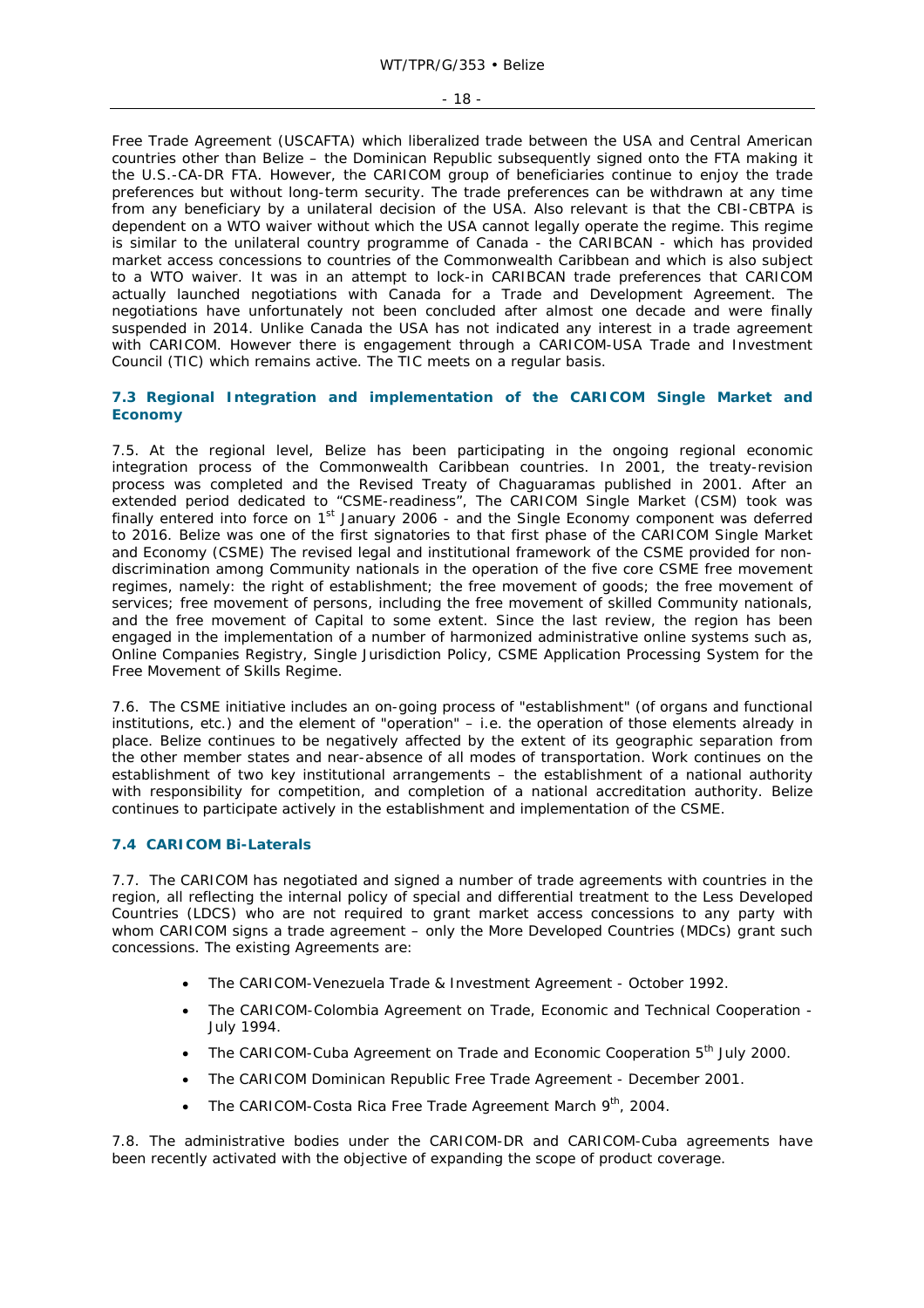# **7.5 Economic Partnership Agreement**

7.9. Belize as a part of CARIFORUM signed the CARIFORUM-EU Economic Partnership Agreement (EPA) in 2008. Belize ratified the agreement in late 2011 and has been progressively implementing its liberalization commitments under the agreement.

7.10. Belize benefited from the British-financed Caribbean Aid for Trade Regional Integration Trust Fund (CARTFUND). The project was aimed at enhancing the capacity of the DGFT to promote and implement the CSME and the EPA. The project saw the development of a national EPA Implementation Plan and a legal review of existing legislation. The National Implementation Plan, upon validation by the stakeholders, was approved by the Cabinet in 2014. The legal review identified legislation gaps and resulted in draft legislations in the areas of consumer protection, metrology, and geographical indication – however, these still await passage into law. EPA National Implementation Unit was established in the DGFT in March 2015 to lead in executing the implementation plan.

7.11. The Objectives of the national EPA Implementation Unit are to:

- Communicate and disseminate the Contents of the Agreement;
- Assist line ministries in developing the required institutional capacities for implementation of the Agreement;
- Review existing policies, legislation and regulations for consistency with Treaty obligations under the RTC;
- Assist the public and private sector to develop capacity to reap the economic and trade benefits of the agreement;
- Provide advice to the Government of Belize on EPA implementation at the Regional and National Level and to advise on constraints impacting the progress of implementation;
- Assist in coordination and monitoring the impact of the Agreement.

# **7.6 Belize-Guatemala Partial Scope Agreement**

7.12. Belize and Guatemala signed a Partial Scope Agreement in 2006; Belize ratified in 2009 and Guatemala in 2010. Eight years later in 2014, Belize hosted the first meeting of the Administrative Commission established under the agreement and subsequently the second meeting in 2015. In both these meetings, Belize and Guatemala activated subject specific committees established under the agreement in areas of SPS, TBT, Customs Procedures of Rules of Origin and Land Transportation and an additional committee was formed for Market Access. The Commission has mandated the Market Access Technical Group to pursue these negotiations and report to the Technical Coordinating Group, which will then transmit the results to the Commission for final vetting and decision.

# **8 CONCLUSION**

8.1. Belize has sought to put the necessary strategic policies in place that would assist in modernizing its economy. This Trade Policy Review has occurred at an opportune time, where the results would be used as benchmarks to be leveraged within the development of the national trade policy, with the intention of bridging the compliance gap. Considerable challenges emerging from the financial services sector in relation to its correspondent banking relationships, low resilience to the adverse effects of climate change and vulnerability to external trade factors affecting the productive sector need to be overcome. Belize will have to work closely with its regional partners in CARICOM, the Americas, Europe and the wider donor and trade development community to be able to find solutions to the many impediments to trade growth and expansion.

8.2. As a result of global economic downturn, Belize's economic expansion decreased but its economy remained resilient over the review period. According to the Central Bank of Belize, the economy expanded by 16.8% from 2010 – 2015 reflecting a modest average annual growth of 2.60%. However, the medium term outlook is challenging and growth is projected to be 1.6% for the period 2016-2021, below the average of the past five years. According the Central Bank of